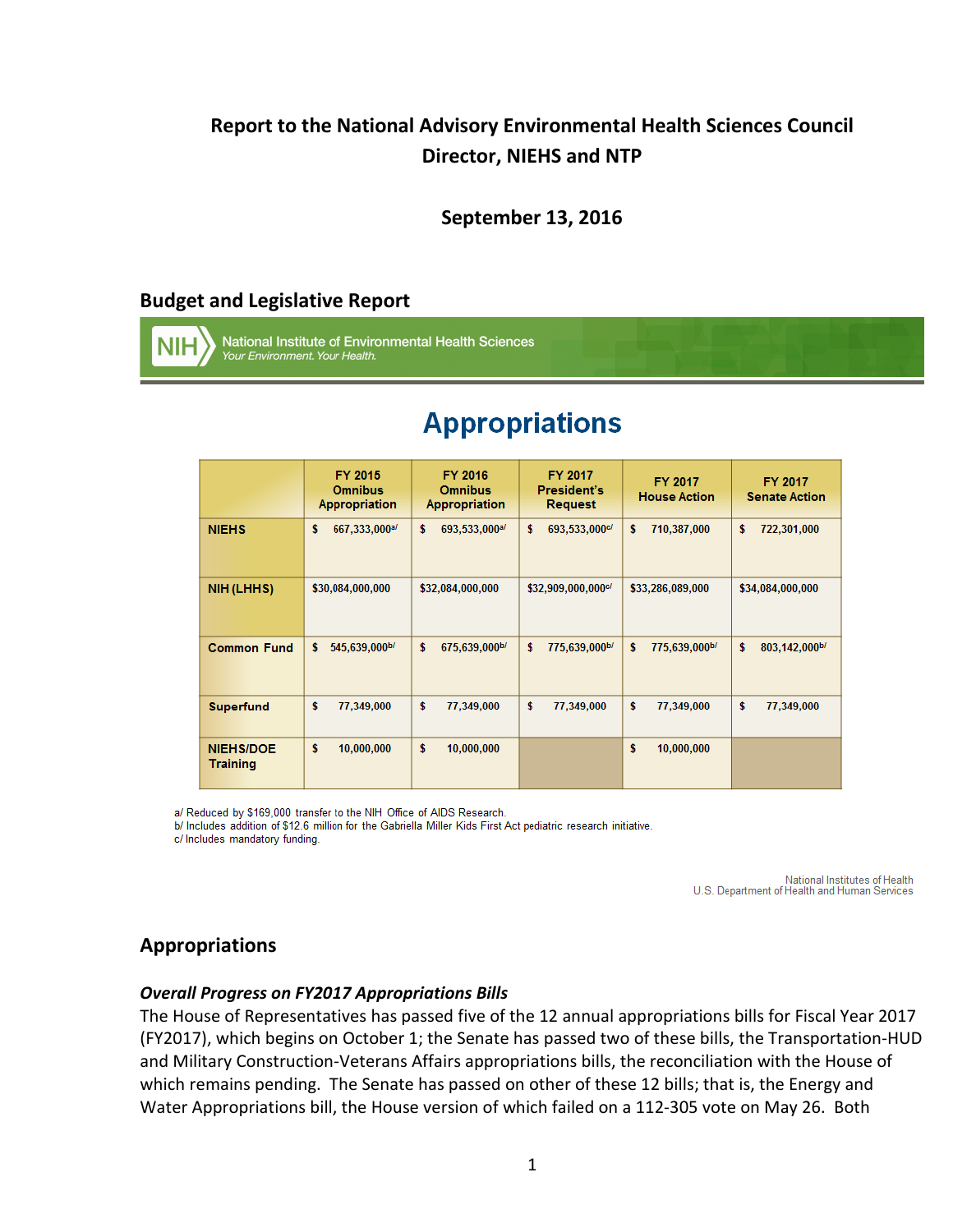chambers have also passed different versions of a FY2016 supplemental appropriations bill for Zika virus response. On June 28 and July 14, the Senate rejected procedural motions to move a conference report written by the majority party for the FY2017 Military Construction-Veterans Affairs appropriations bill and the FY2016 Zika supplemental appropriations bill—to a final vote.

Negotiations on a Zika supplemental package and on how best to complete work on each of the individual appropriation bills for FY2017 continues. A continuing resolution (CR) may be enacted by September 30 to keep the federal government operating at FY2016 levels until Congress returns after the November 8 elections.

Summaries of action taken to date on a Zika supplemental appropriation bill, and on the Labor-HHS-Education and Interior and Environment appropriations bills are below.

#### *Zika Response Supplemental for FY2016*

On February 22, the President sent a formal request to Congress for more than \$1.8 billion in emergency appropriations to enhance efforts to prepare for, and respond to, the Zika virus, both domestically and internationally. The President updated his request on April 18 to account for additional vaccine and diagnostic needs. Of the amount requested, \$1.509 billion is for activities at HHS, with \$277 million requested for NIH Zika-related research and vaccine development activities.

On May 18, by a vote of 241-184, the House passed H.R. 5243, the *Zika Response Appropriations Act*, which proposed \$622 million in funding. The following day, on May 19, the Senate, by a vote of 68-30, acted on the matter by adding a \$1.1 billion Zika supplemental package to H.R. 2577, the bill also making FY2017 Transportation-HUD and Military Construction-Veterans Affairs appropriations.

On June 22, a conference report, H. Rept. 114-640, was filed on H.R. 2577. The conference report contains three parts: (1) the FY2017 Military Construction-Veterans Affairs appropriations bill; (2) a FY2016 Zika supplemental appropriations bill in the amount of \$1.1 billion, with \$750 million of that amount offset through specified reductions of other previously-enacted appropriations; and (3) the text of H.R. 897, the *Zika Vector Control Act*. On June 23, the House passed this conference report by a vote of 239-171. On July 14, the Senate, by a vote of 52-44, rejected a procedural motion to move the conference report to a final vote.

The \$750 million in offsets contained within the conference report include \$543 million in funding that was appropriated by the Affordable Care Act (ACT) and made available to the U.S. territories for health care exchanges; \$107 million in unobligated funding from the 2014 Ebola supplemental appropriation; and \$100 million in unused administrative funding within HHS.

The \$1.1 billion in supplemental appropriations for Zika response in the conference report include \$230 million to be appropriated to NIAID for "research on the virology, natural history, and pathogensis of the Zika virus infection and preclinical and clinical development of vaccines and other medical countermeasures for the Zika virus and other vector-borne diseases, domestically and internationally." The conference report includes language authorizing the NIH Director to transfer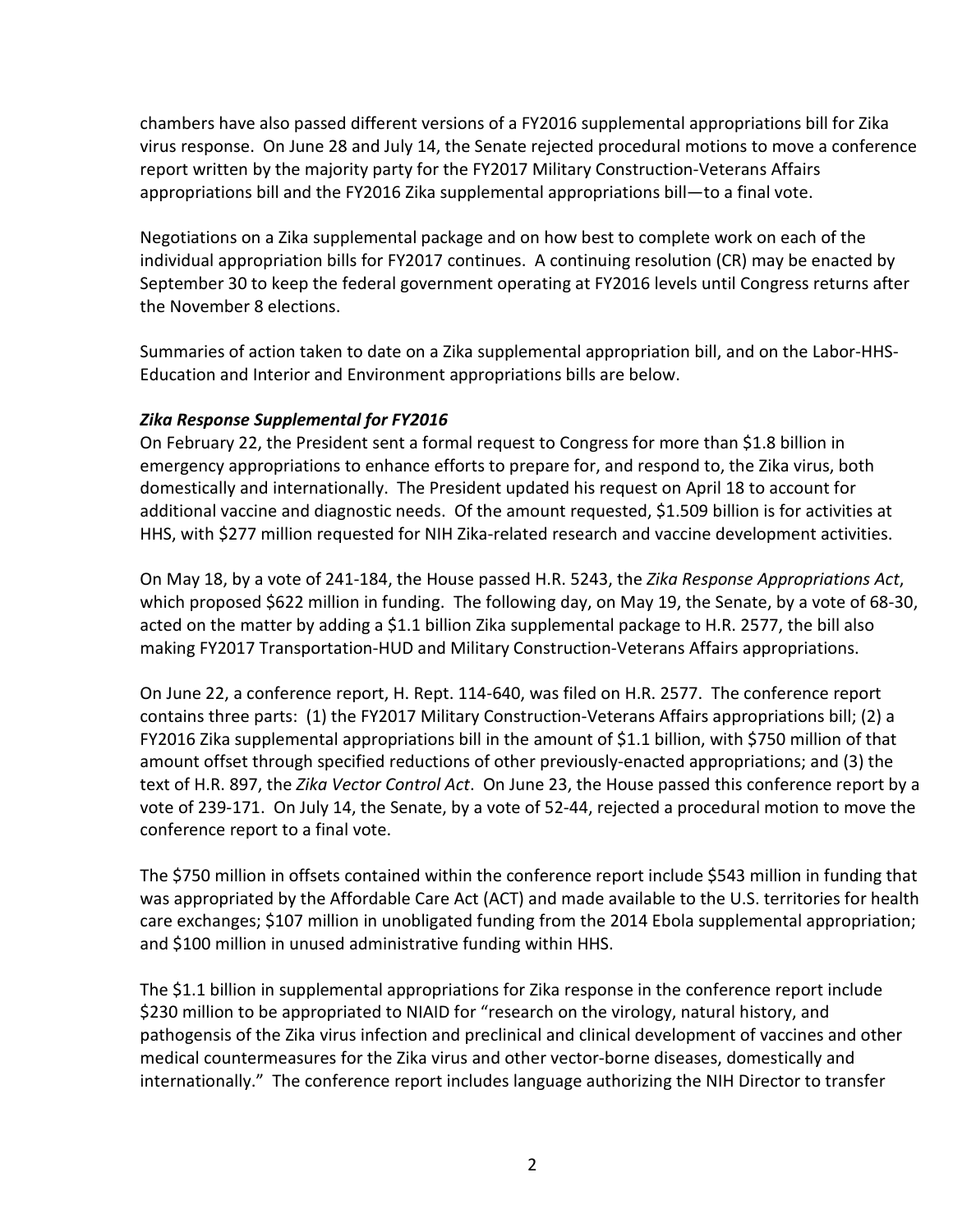those funds "to other accounts of the NIH" for the same purposes for which they were appropriated to NIAID. This legislation remains pending and differences between the two chambers remain unresolved.

#### *FY2017 Labor-HHS-Education Appropriations Bill Containing Core NIEHS Appropriation*

Both the House and Senate Appropriations Committees have reported out their respective versions of the bill making FY2017 appropriations for the Departments of Labor, Health and Human Services, and Education, and related agencies. Both bills, summarized below, are pending floor consideration in their respective chambers. The House bill is H.R. 5926 and the Senate bill is S. 3040.

The House bill was reported from committee on July 14, and proposes \$161.6 billion in base discretionary funding, which is \$569 million below the FY2016 enacted level and \$2.8 billion below the President's budget request. These are slightly more budget reductions than what is contained in the Senate version of the legislation. Despite these overall reductions, the House bill, like the Senate bill, proposes an increase for NIH. The House bill proposes a total of \$33.3 billion for NIH, \$1.25 billion above the FY2016 enacted level, and \$2.25 billion above the President's discretionary budget request. This House proposal is \$700 million less than what is proposed for NIH by the Senate bill.

With respect to NIEHS, the House bill proposes \$710.387 million, which is \$11.914 million less than what the Senate bill proposes and which would amount to roughly a 2.4% increase for the Institute over the FY2016 enacted level, which is \$693.533 million. The figure in the Senate bill for NIEHS is \$722.301, which would amount to roughly a 4.1% increase.

Within the amount proposed in the House bill for NIH, \$165 million is to be spent on the reworked National Children's Study known as the "Environmental Influences on Child Health Outcomes" (ECHO) Program, \$511.5 million is for Clinical and Translational Sciences Awards, and \$333.3 million is for Institutional Development Awards (IDeA) programs.

The House bill also proposes increases for several research initiatives, including:

- \$1.26 billion for the Alzheimer's disease research initiative, a \$350 million increase;
- \$195 million for the BRAIN initiative, a \$45 million increase;
- \$300 million for the Precision Medicine Initiative (PMI), which matches the request; and
- \$12.6 million for the Gabriella Miller "Kids First" initiative, which is dedicated to pediatric cancer research.

The Committee Report accompanying the House bill is H. Rept. 114-699 and it includes one "significant item" pertinent to NIEHS. The exact language of this report provision, which relates to bisphenol A research, reads as follows:

"*Bisphenol A Toxicity*.—The Committee is aware of the ongoing debate on toxicity exposure from Bisphenol A (BPA) amongst the National Toxicology Program (NTP), NIEHS, and Food and Drug Administration (FDA). The program includes the 2008 Draft Assessment of Bisphenol A for Use in Food Contact Applications, which reviewed the available data on the toxicity of BPA, performed by FDA staff at the Agency's National Center for Toxicological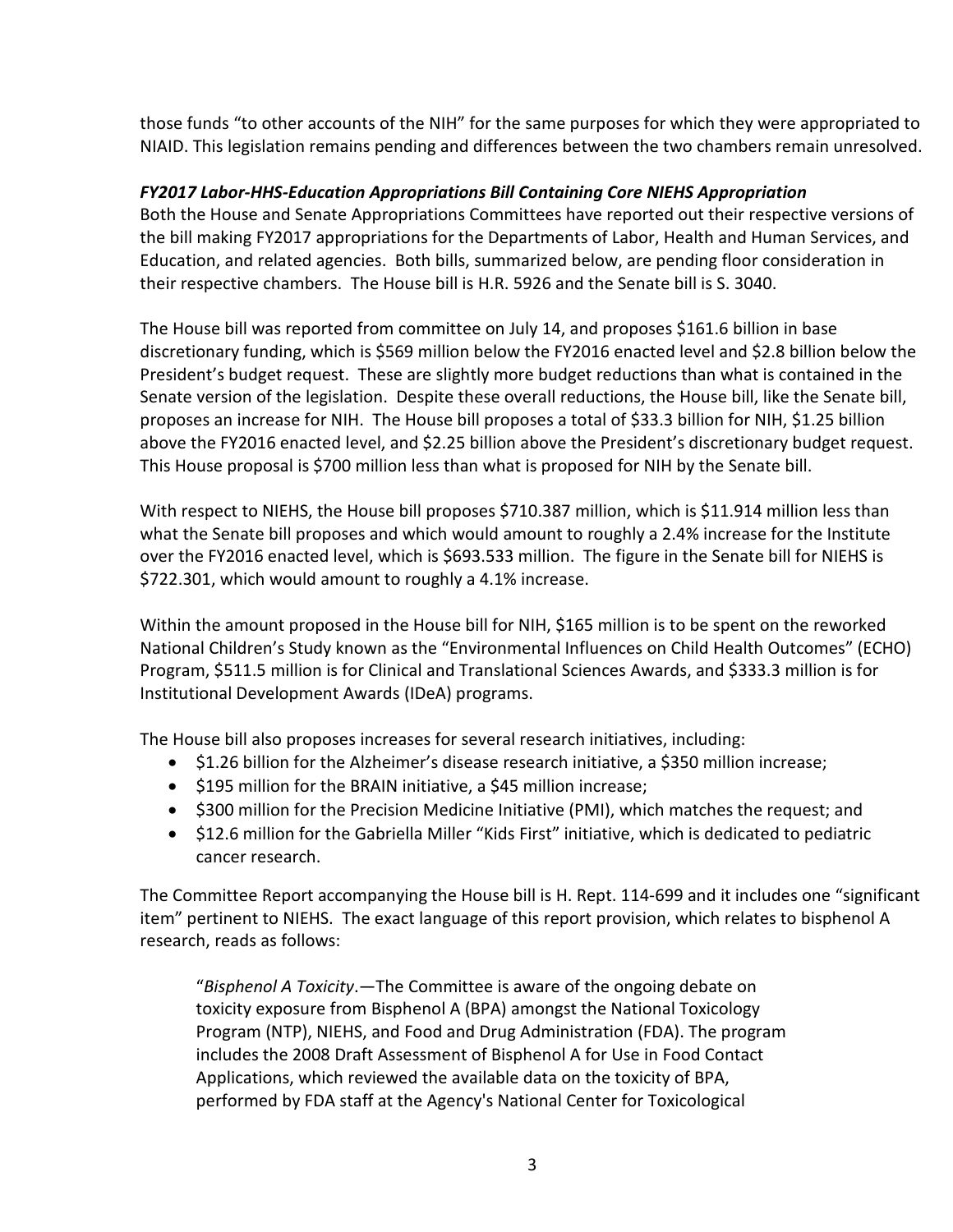Research. The Committee requests NIEHS coordinate with FDA to publish the results of relevant studies as soon as the data analysis is completed. The Committee requests NIH publish a jointly agreed upon FDA/NIEHS/NTP timeline for publishing the most recent study results from the interagency consortium in the fiscal year 2018 budget request."

Of note, Rep. Steve Womack (R-AR-3<sup>rd</sup> District) asked Dr. Francis Collins, the NIH Director, a "question for the record" (QFR) following the March 16 House subcommittee hearing on the NIH budget request. This was the only QFR relevant to NIEHS, and it was about bisphenol A research. Rep. Womack represents the district encompassing the FDA National Center for Toxicological Research (NCTR) in Jefferson, AR.

The Senate bill was reported from committee on June 9. Overall, the Senate bill proposes \$161.9 billion in base discretionary spending, which is \$270 million below the FY2016 enacted level and \$2 billion below the President's budget request. Despite these overall budget figures, as mentioned above, the Senate Committee proposes funding NIH at \$34 billion—which represents an increase of \$2 billion over the FY2016 enacted level.

The Senate bill specifies:

- \$300 million for the Precision Medicine Initiative, an increase of \$100 million;
- \$1.39 billion for Alzheimer's disease research, an increase of \$400 million;
- \$250 million, an increase of \$100 million, for the BRAIN Initiative to map the human brain;
- \$333.4 million, an increase of \$12.5 million, for the Institutional Development Award;
- 463 million, an increase of \$50 million, to Combat Antibiotic Resistant Bacteria; and
- \$12.6 million for the *Gabriella Miller Kids First Research Act*.

The Senate bill provides increases for every NIH Institute and Center to "continue investments in innovative research that will advance fundamental knowledge and speed the development of new therapies, diagnostics, and preventive measures to improve the health of all Americans." NIEHS would be funded at \$722.301 million as opposed to \$693.533 million in FY2016, which would represent a \$28.768 million or 4.1% increase.

The Senate Committee Report accompanying the bill, S. Rept. 114-274, includes two items pertinent to NIEHS: (1) *Autism*: the Committee urges NIEHS to ask the Interagency Autism Coordinating Committee to consider research on environmental factors related to autism, including onset patterns, and encourages NIMH to work in coordination with NIEHS to assure that research on environmental factors continues to be supported; and (2) *Healthy Housing*: the Committee encourages NIEHS to further study the impact healthy housing has on reducing environmental exposures that lead to health risks such as asthma and lead poisoning.

A written statement justifying the FY2017 NIEHS budget request was submitted for the April 7 Senate hearing record. The House hearing transcript was not open for a similar submission.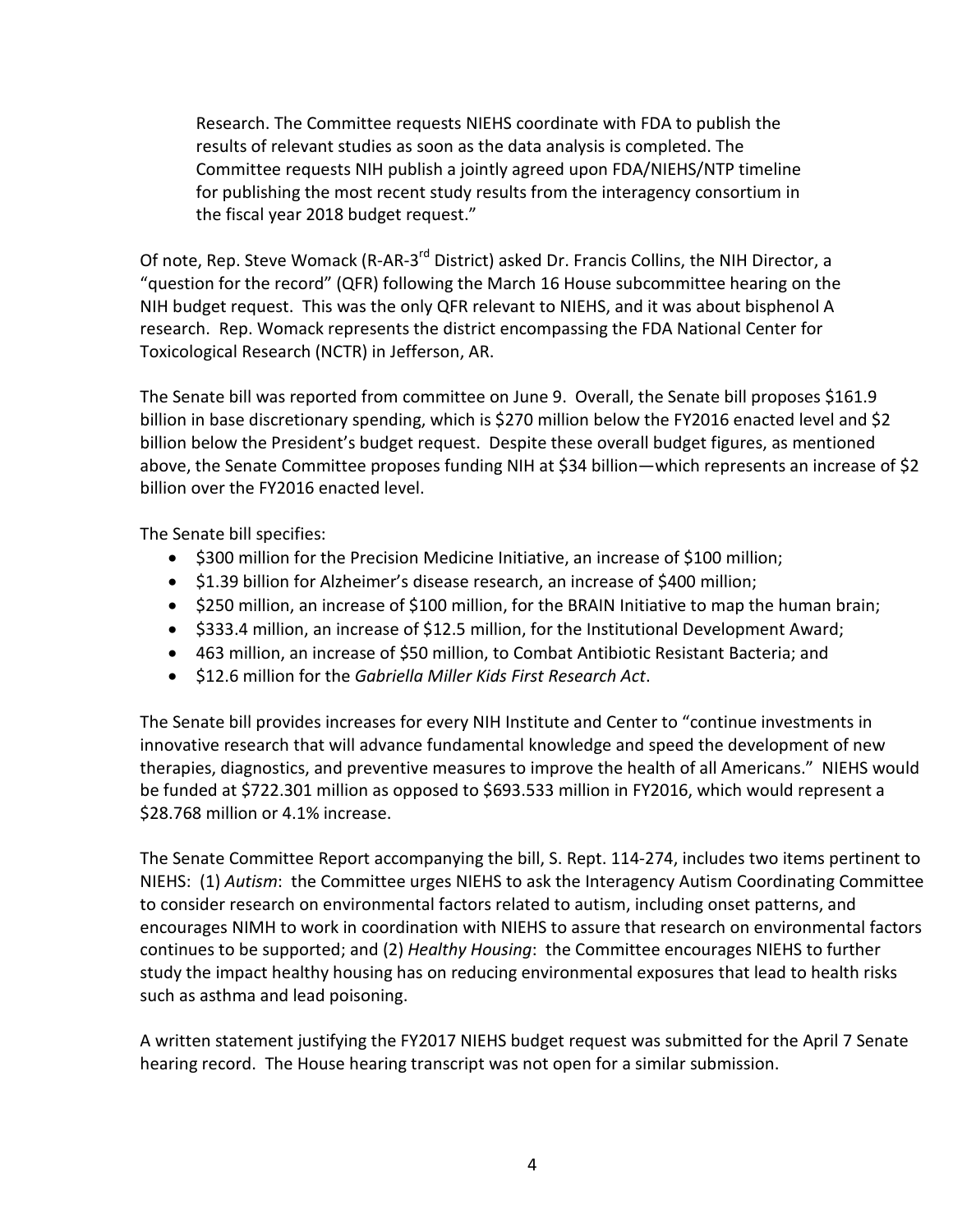#### *FY2017 Interior and Environment Appropriations Bill for Superfund-Related Activities*

Among the five House passed-bills to date for FY2017 is the bill making appropriations for the Department of the Interior, the Environmental Protection Agency, and related agencies. On July 14 the House passed this bill, H.R. 5538, by a vote of 231-196. Title III of the bill appropriates \$77.349 million to NIEHS for the Superfund Research and Worker Training Programs, which is an amount equal to the request made by the President and the FY2016 enacted level. The Committee Report accompanying the House bill is H.Rept. 114-632; it is contains no language of significant bearing on NIEHS.

On June 16, the Senate Appropriations Committee reported out to the full Senate, by a vote of 16-14, its version of the Interior appropriations bill for FY2017. The Senate bill is S. 3068 and the Committee Report accompanying the bill is S.Rept. 114-281. Like the House bill, the Senate bill appropriates \$77.349 million to NIEHS for Superfund-related activities. The Senate Committee Report also contains no language of significant bearing on NIEHS. A vote by the full Senate on the Senate bill remains pending.

#### **Congressional Meetings, Briefings and Responses**

#### *BPA Research*

On March 3, Rep. Jason Chaffetz (R-UT-3<sup>rd</sup> District, the Chairman of the House Committee on Oversight and Government Reform, and Rep. Cynthia Lummis (R-WY-At-Large), Chairman of the Committee's Subcommittee on the Interior, wrote to Dr. Birnbaum, the NIEHS and NTP Director, to request documents related to Bisphenol A research. As a response to this letter, on April 8 and April 25, Dr. John Bucher, Associate NTP Director and Dr. Gwen Collman, DERT Director, briefed committee staff members about BPA research. These briefings included information about the "Consortium Linking Academic and Regulatory Insights on BPA Toxicity" (CLARITY-BPA) Program and extramural grants awarded for BPA research.

On April 26, committee staff narrowed the document request made by letter on March 3. Specifically, the committee staff requested that NIEHS prioritize producing for the committee e-mail communications that were exchanged between certain NIEHS personnel with FDA personnel about BPA research from January 1, 2011 through March 3, the date of the letter. On July 15, NIEHS submitted to the committee approximately 2,725 pages of printed email communications that are responsive to the committee's document request. On July 22, the committee staff sent a second request seeking additional documents. NIEHS is in the process of collecting documents that are responsive to this second request.

#### *PFOA/PFAS Research*

On June 27, Dr. Birnbaum, and Dr. Suzanne Fenton, Group Leader, NTP Reproductive Endocrinology Group, briefed, at their request, three staffers for Senator Kirsten E. Gillibrand (D-NY) about animal and human health effects known to be linked with exposure to perfluorooctanoic acid (PFOA) and other perfluorinated chemicals (PFCs). This briefing followed submission on June 9 of written information to the Senator's office about NIEHS-funded PFOA research. The Senator's office made contact with the HHS Assistant Secretary for Legislation (HHS/ASL) on June 8 to request support from CDC and NIH in responding to reported incidence of PFOA contamination in drinking water systems serving the Village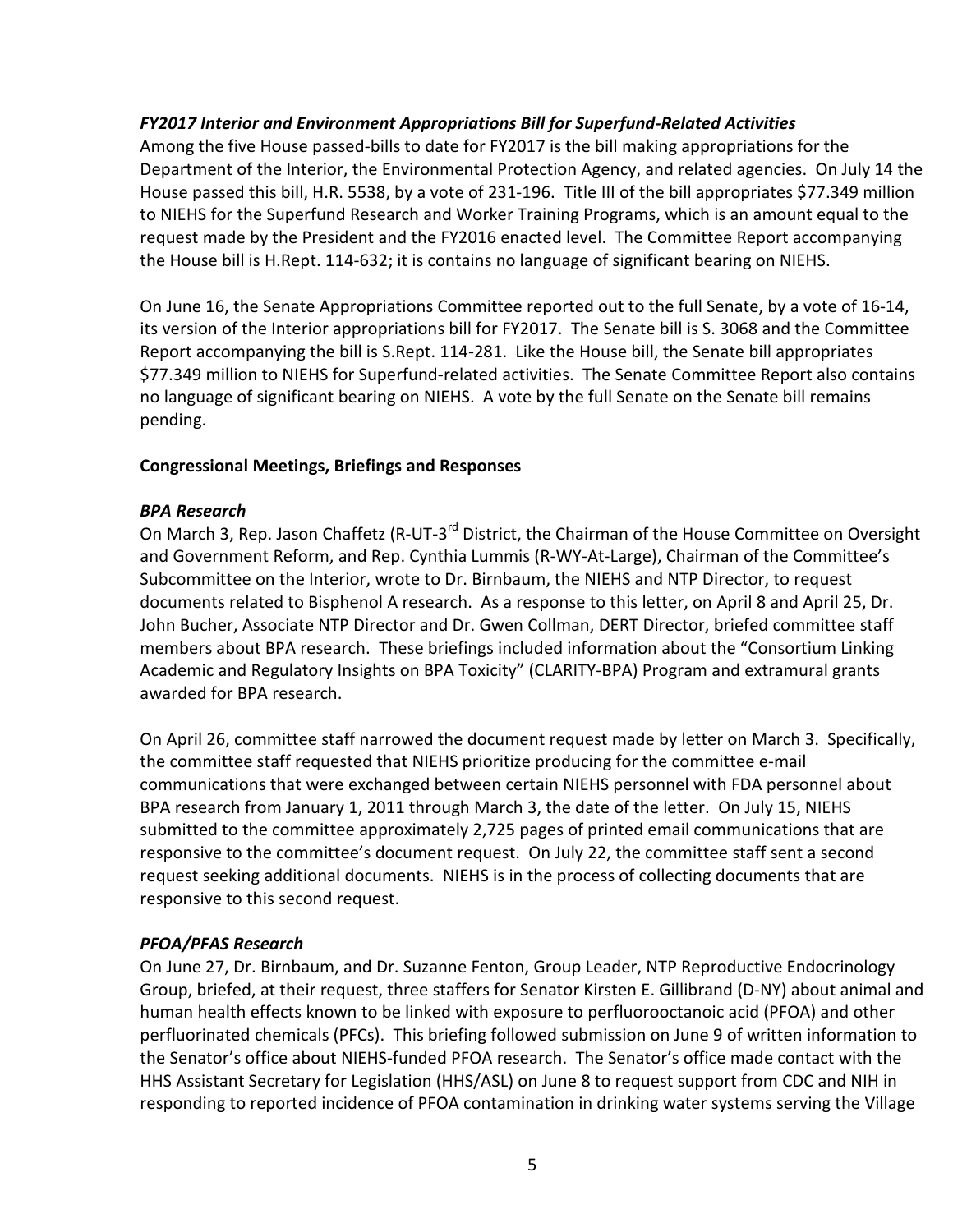of Hoosick Falls and the Towns of Hoosick Falls and Petersburgh in Rensselaer County, New York. At the invitation of Senator Gillibrand, Dr. Fenton participated in a community meeting that the Senator hosted on July 8 in Hoosick Falls to address public concerns about the contamination and about blood test results given to residents by the State of New York Department of Health. Dr. Pat Breysse, Director of the CDC National Center for Environmental Health (NCEH) and Agency for Toxic Substances and Disease Registry (ATSDR), also attended this meeting as did two representatives from the EPA Region 2 Office.

On July 29, Dr. Collins, NIH Director, joined Dr. Thomas Frieden, CDC Director, in responding to a June 24 letter about this situation that was addressed jointly to them from Senator Charles E. Schumer (D-NY), Senator Kirsten E. Gillibrand (D-NY) and Representative Christopher P. Gibson (R-NY). NIEHS prepared the NIH portion of this reply letter.

On August 1, Dr. Birnbaum responded directly to a separate letter dated July 7 that Senator Gillibrand addressed jointly to Dr. Birnbaum and Dr. Breysse, CDC NCEH/ATSDR Director, about opportunities to support additional PFOA research.

On July 29 and July 30, additional community forums were held in Hoosick Falls and Petersburgh to address public concerns. Physicians from the Mount Sinai School of Medicine Department of Pediatrics in New York, a CDC Pediatric Environmental Specialty Unit (PEHSU), addressed questions from affected residents at these forums. NIEHS personnel are in communication with CDC personnel to coordinate responses to this PFOA contamination situation in New York and similar situations involving exposure to other PFCs in other communities.

#### *Lead Contamination at Closed Battery Recycling Plant in California*

On June 29, staff for Rep. Lucille Roybal-Allard (R-CA-40<sup>th</sup> District), contacted HHS/ASL to request HHS support in identifying "potential programs that might help mitigate the health impacts" surrounding the Exide Technologies lead-acid battery recycling plant in Vernon, CA that closed in 2015. The state is in the process of working with Exide to cleanup this site. According to news accounts from the *Los Angeles Times*, state health officials indicate that children living near the site have higher levels of lead in their blood than those living farther away. Specifically, the state found 3.58% of young children within a mile of the Exide site had elevated blood lead levels in 2012 (4.5 μg/dL or higher), compared with 2.41% of children living at a greater distance. Rep. Roybal-Allard's office provided a series of recent news articles about this situation. HHS/ASL forwarded the request for NIEHS response. One of the *Los Angeles Times* news articles forwarded quotes Dr. Jill Johnston, Community Outreach and Engagement Core (COEC) Co-Director at the NIEHS-funded USC Southern California Environmental Health Sciences Center (USC SCEHSC), about the state blood test analysis. On June 30, NIEHS provided general information about USC SCEHSC COEC work and the R21 time-sensitive grant mechanism. NIEHS lead and arsenic fact sheets were also forwarded as part of the same reply.

#### *Harmful Algal Bloom Research*

On July 19, NIEHS provided written information via HHS/ASL to staff for Senator Bill Nelson (D-FL) about Harmful Algal Bloom (HAB) research. The Senator's office had contacted HHS/ASL that day to (1) indicate that the "office is hearing from a number of constituents who are becoming increasingly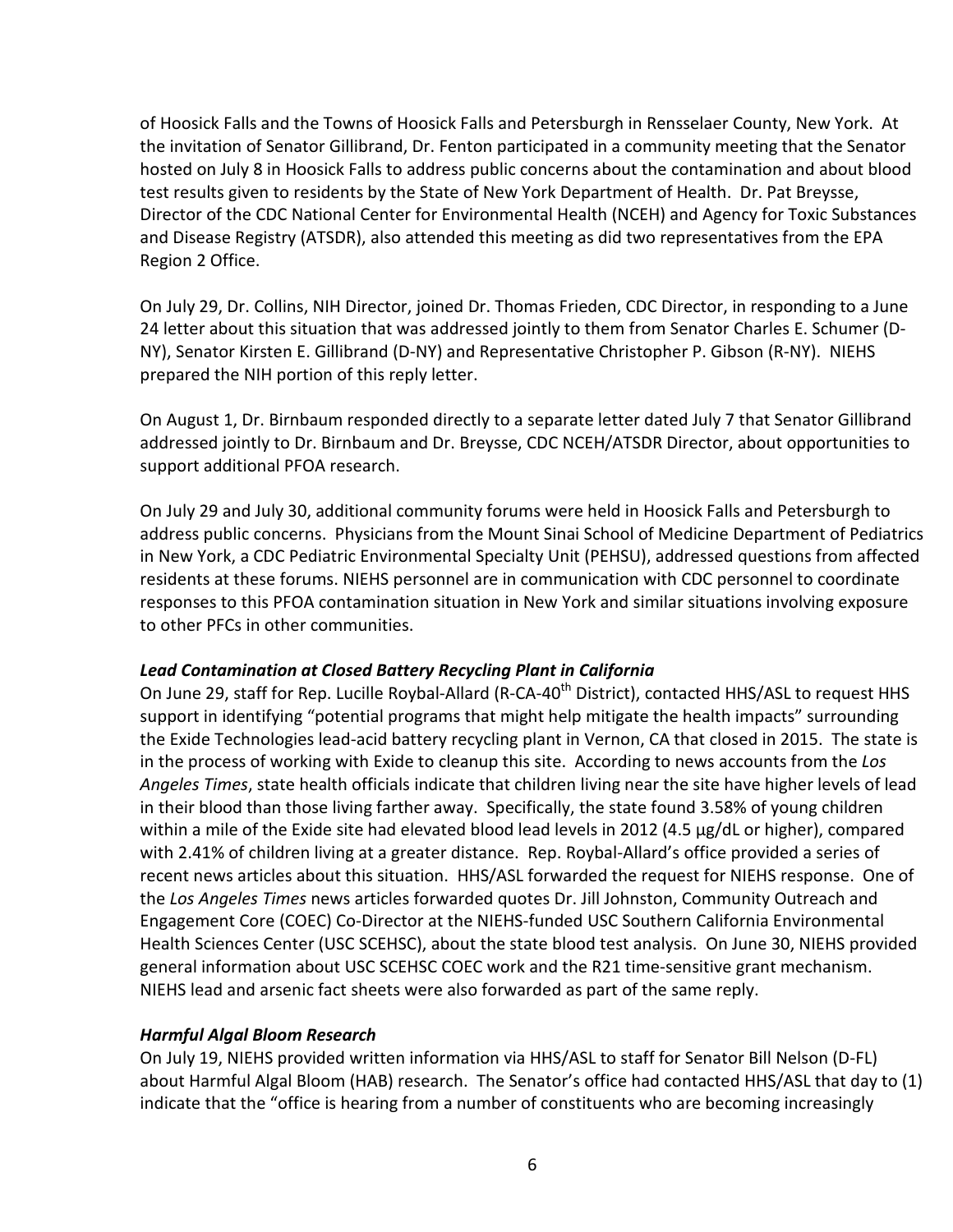concerned about potential health consequences from algae bloom exposure" in Florida, and (2) request information about algae blooms and long-term health consequences.

## *Cosmetics Research*

On May 13, Dr. Birnbaum briefed, at their request, two staffers for Senate Committee on Health, Education, Labor and Pensions Ranking Member Patty Murray (D-WA) about NIEHS-funded research relating to cosmetics and personal care products. The staffers sought this information in connection with evaluation of plans for a possible oversight hearing of the Committee about regulation of cosmetics. Dr. Birnbaum provided a thorough overview of both NTP and DERT involvement in cosmetics-related research. No hearing on this topic has been officially noticed.

### *Project TENDR Briefing*

On July 13, a briefing about PROJECT TENDR—Targeting Environmental and Neurodevelopmental Risks—was held on the Senate side on Capitol Hill. The briefing was attended by approximately 60 Congressional staffers and was cosponsored by Senator Sherrod Brown (D-OH) and Rep. Doris Matsui (D-CA-6<sup>th</sup> District). Maureen Swanson of the Learning Disabilities Association of America moderated the discussion. Panelists included: (1) Irva Hertz-Picciotto, a NIEHS grantee and epidemiologist at UC Davis; (2) Jeanne Conry, past President of the American Congress of Obstetricians and Gynecologists (ACOG); (3) Arthur Lavin, a pediatrician practicing in Ohio; and (4) Nsedu Obot Witherspoon, Executive Director for the Children's Environmental Health Network (CEHN). Dr. Conry quoted Dr. Birnbaum in her presentation, indicating that "environmental chemicals act like uncontrolled medicine." As part of her remarks, Dr. Hertz-Picciotto highlighted the NIEHS mission and capabilities. The recently-published Project TENDR consensus statement in *Environmental Health Perspectives* was summarized and policy recommendations were discussed.

# **Science Advances**

#### *One NIEHS* **(NIEHS authors' groups in parens)**

- *A proposed framework for the systematic review and integrated assessment (SYRINA) of endocrine disrupting chemicals. Vandenberg LN, M Agerstrand, A Beronius, C Beausoleil, A Bergman, LA Bero, CG Bornehag, CS Boyer, GS Cooper, I Cotgreave, D Gee, P Grandjean, KZ Guyton, U Hass, JJ Heindel (DERT), S Jobling, KA Kidd, A Kortenkamp, MR Macleod, OV Martin, U Norinder, M Scheringer, KA Thayer (NTP), J Toppari, P Whaley, TJ Woodruff and C Ruden. Environ. Health* (2016) v. 15 (1): pp. 74 <http://dx.doi.org/10.1186/s12940-016-0156-6> SP Goal 7, 11
- *DNA Methylation Score as a Biomarker in Newborns for Sustained Maternal Smoking during Pregnancy. Reese SE (DIR), S Zhao (DIR), MC Wu, BR Joubert (DERT), CL Parr (DIR), SE Haberg, PM Ueland, RM Nilsen, O Midttun, SE Vollset, SD Peddada (DIR), W Nystad and SJ London (DIR). Environ Health Perspect* (2016) [InPress] <http://dx.doi.org/10.1289/ehp333> SP Goal 1, 3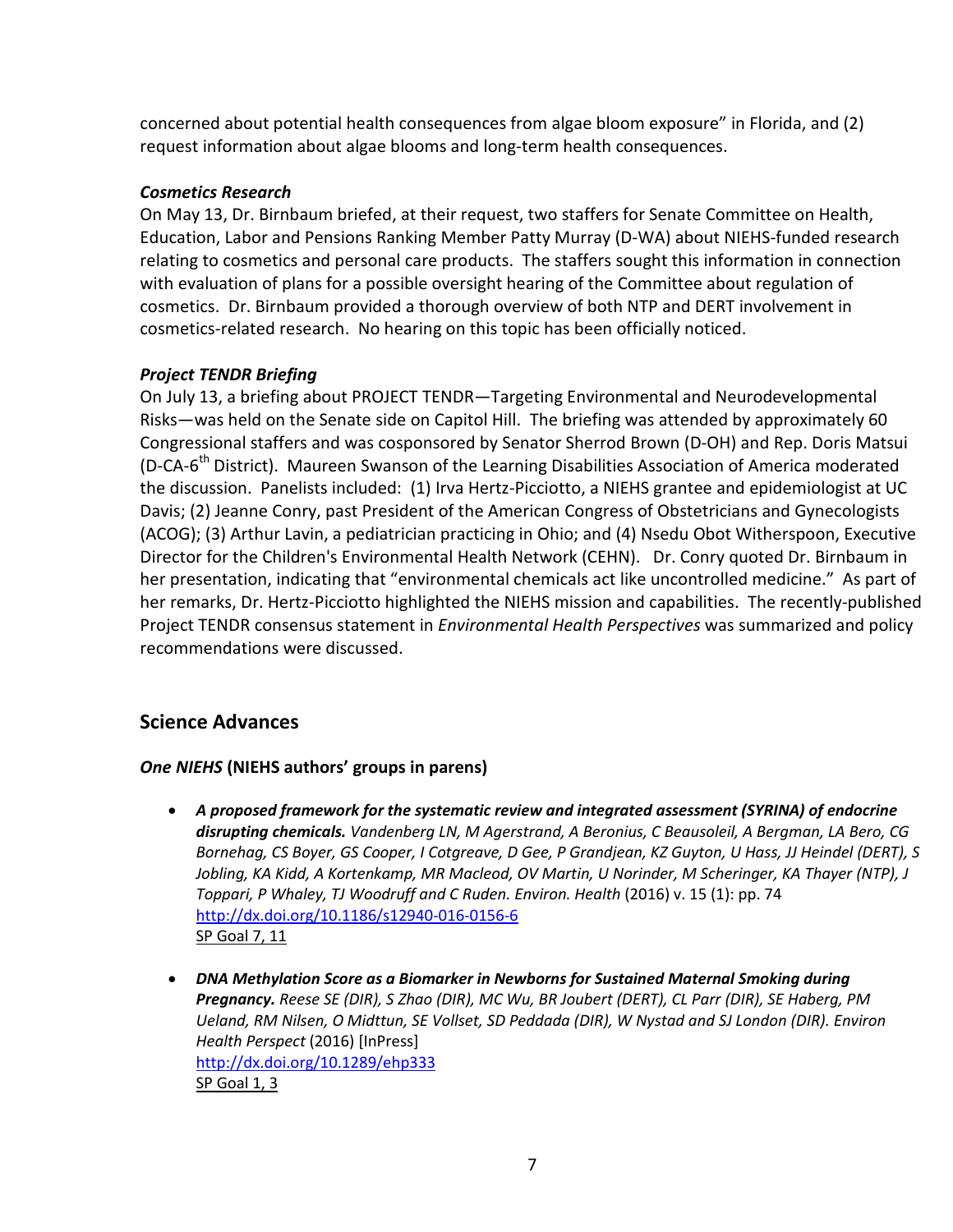#### *DNTP*

- **Advancing toxicology research using in vivo high throughput toxicology with small fish models.**  *Planchart, A, Mattingly, CJ, Allen, D, Ceger, P, Casey, W (DNTP), Hinton, D, Kanungo, J, Kullman, SW, Tal, T, Bondesson, M, Burgess, SM, Sullivan, C, Kim, C, Behl, M (DNTP), Padilla, S, Reif, DM, Tanguay, RL, Hamm, J. ALTEX.* 2016. 2016/06/22 <http://dx.doi.org/10.14573/altex.1601281> SP Goal 7, 11
- *Key characteristics of carcinogens as a basis for organizing data on mechanisms of carcinogenesis. Smith, MT, Guyton, KZ, Gibbons, CF, Fritz, JM, Portier, CJ, Rusyn, I, DeMarini, DM, Caldwell, JC, Kavlock, RJ, Lambert, PF, Hecht, SS, Bucher, JR (DNTP), Stewart, BW, Baan, RA, Cogliano, VJ, Straif, K. Environmental Health Perspectives.* 2016. 124(6): 713-721 <http://dx.doi.org/10.1289/ehp.1509912> SP Goal 7, 11

*DIR*

- *Occupational Exposure to Pesticides and the Incidence of Lung Cancer in the Agricultural Health Study. Bonner MR, LE Beane Freeman, JA Hoppin, S Koutros, DP Sandler (DIR), CF Lynch, CJ Hines, K Thomas, A Blair and MC Alavanja. Environ. Health Perspect.* (2016) <http://www.ncbi.nlm.nih.gov/pubmed/26883092> SP Goal 3, 6
- **Rheumatoid Arthritis in Agricultural Health Study Spouses: Associations with Pesticides and Other Farm Exposures.** *Parks CG (DIR), JA Hoppin, AJ DeRoos, KH Costenbader, MC Alavanja and DP Sandler (DIR). Environ Health Perspect* (2016) [InPress] <http://dx.doi.org/10.1289/ehp129> SP Goal 3, 6
- *The Spatiotemporal Pattern of Glis3 Expression Indicates a Regulatory Function in Bipotent and Endocrine Progenitors during Early Pancreatic Development and in Beta, PP and Ductal Cells. Kang HS (DIR), Y Takeda (DIR), K Jeon (DIR) and AM Jetten (DIR). PLoS One* (2016) v. 11 (6): pp. e0157138 <http://dx.doi.org/10.1371/journal.pone.0157138> SP Goal 1
- *Maternal Age at Delivery Is Associated with an Epigenetic Signature in Both Newborns and Adults. Markunas CA (DIR), AJ Wilcox (DIR), Z Xu (DIR), BR Joubert (DIR), S Harlid (DIR), V Panduri (DIR), SE Haberg, W Nystad, SJ London (DIR), DP Sandler (DIR), RT Lie, PA Wade (DIR) and JA Taylor (DIR). PLoS ONE* (2016) v. 11 (7): pp. e0156361 <http://dx.doi.org/10.1371/journal.pone.0156361> SP Goal 1, 2
- *Transcription Factor GLIS3: a New and Critical Regulator of Postnatal Stages of Mouse Spermatogenesis. Kang HS (DIR), LY Chen (DIR), K Lichti-Kaiser (DIR), G Liao (DIR), K Gerrish (DIR), CD*  Bortner (DIR), HH Yao (DIR), EM Eddy (DIR) and AM Jetten (DIR). Stem Cells (2016) <http://dx.doi.org/10.1002/stem.2449>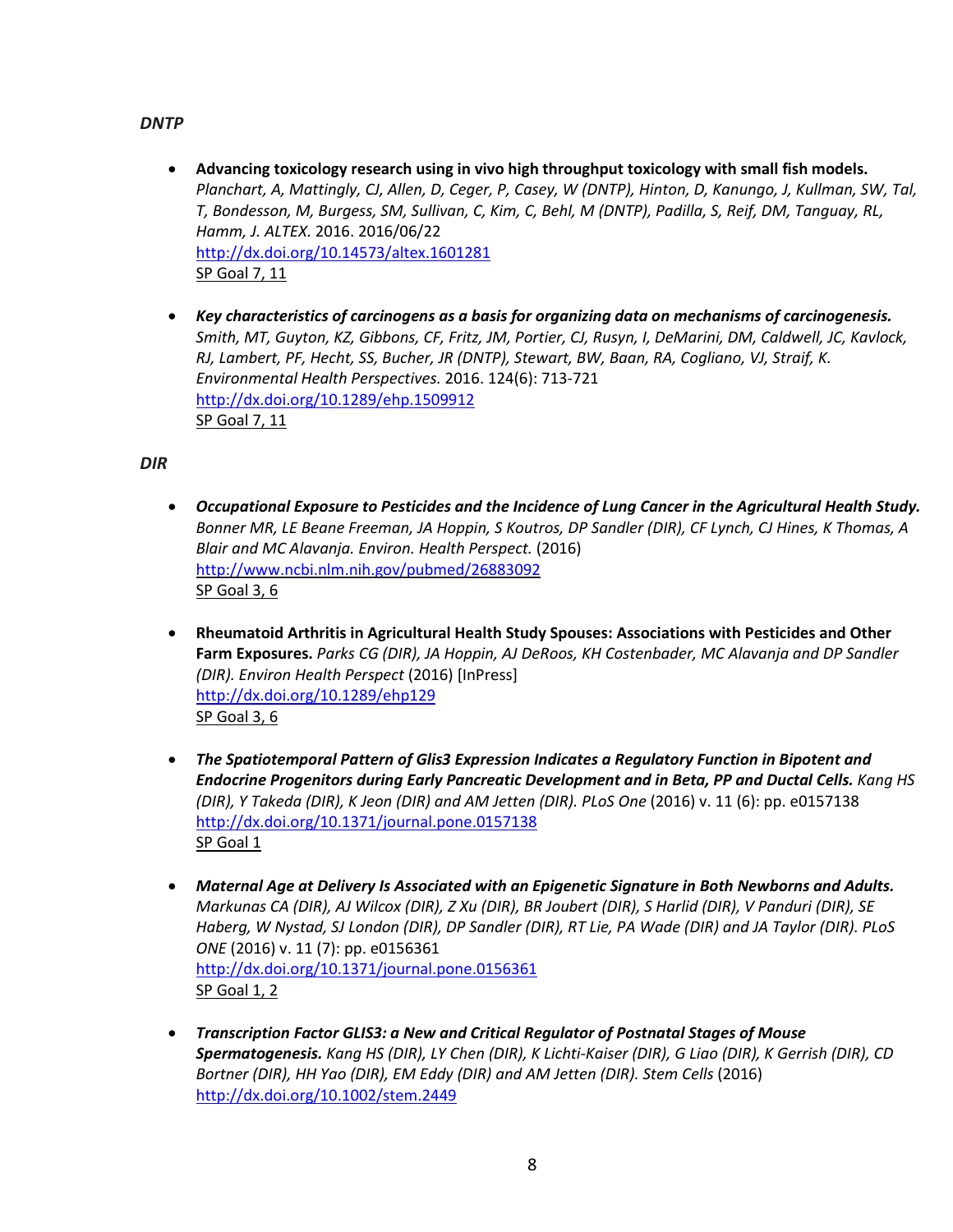#### SP Goal 1

*DERT*

- *Residential proximity to organophosphate and carbamate pesticide use during pregnancy, poverty during childhood, and cognitive functioning in 10-year-old children. [Rowe C,](http://www.ncbi.nlm.nih.gov/pubmed/?term=Rowe%20C%5BAuthor%5D&cauthor=true&cauthor_uid=27281690) [Gunier R,](http://www.ncbi.nlm.nih.gov/pubmed/?term=Gunier%20R%5BAuthor%5D&cauthor=true&cauthor_uid=27281690) [Bradman A,](http://www.ncbi.nlm.nih.gov/pubmed/?term=Bradman%20A%5BAuthor%5D&cauthor=true&cauthor_uid=27281690) [Harley KG,](http://www.ncbi.nlm.nih.gov/pubmed/?term=Harley%20KG%5BAuthor%5D&cauthor=true&cauthor_uid=27281690) [Kogut K,](http://www.ncbi.nlm.nih.gov/pubmed/?term=Kogut%20K%5BAuthor%5D&cauthor=true&cauthor_uid=27281690) [Parra K,](http://www.ncbi.nlm.nih.gov/pubmed/?term=Parra%20K%5BAuthor%5D&cauthor=true&cauthor_uid=27281690) Eskenazi B.* Environ Res. 2016 Jun 6;150:128-137. <http://www.ncbi.nlm.nih.gov/pubmed/27281690> SP Goal 2, 3, 6
- *Residential proximity to traffic and female pubertal development. [McGuinn LA,](http://www.ncbi.nlm.nih.gov/pubmed/?term=McGuinn%20LA%5BAuthor%5D&cauthor=true&cauthor_uid=27377913) [Voss RW,](http://www.ncbi.nlm.nih.gov/pubmed/?term=Voss%20RW%5BAuthor%5D&cauthor=true&cauthor_uid=27377913) [Laurent CA,](http://www.ncbi.nlm.nih.gov/pubmed/?term=Laurent%20CA%5BAuthor%5D&cauthor=true&cauthor_uid=27377913) [Greenspan LC,](http://www.ncbi.nlm.nih.gov/pubmed/?term=Greenspan%20LC%5BAuthor%5D&cauthor=true&cauthor_uid=27377913) [Kushi LH,](http://www.ncbi.nlm.nih.gov/pubmed/?term=Kushi%20LH%5BAuthor%5D&cauthor=true&cauthor_uid=27377913) [Windham GC.](http://www.ncbi.nlm.nih.gov/pubmed/?term=Windham%20GC%5BAuthor%5D&cauthor=true&cauthor_uid=27377913)* Environ Int. 2016 Jul 1. pii: S0160-4120(16)30251-3. <http://www.ncbi.nlm.nih.gov/pubmed/27377913> SP Goal 2, 3
- *Comparative analyses of population-scale phenomic data in electronic medical records reveal racespecific disease networks. [Glicksberg BS,](http://www.ncbi.nlm.nih.gov/pubmed/?term=Glicksberg%20BS%5BAuthor%5D&cauthor=true&cauthor_uid=27307606) [Li L,](http://www.ncbi.nlm.nih.gov/pubmed/?term=Li%20L%5BAuthor%5D&cauthor=true&cauthor_uid=27307606) [Badgeley MA,](http://www.ncbi.nlm.nih.gov/pubmed/?term=Badgeley%20MA%5BAuthor%5D&cauthor=true&cauthor_uid=27307606) [Shameer K,](http://www.ncbi.nlm.nih.gov/pubmed/?term=Shameer%20K%5BAuthor%5D&cauthor=true&cauthor_uid=27307606) [Kosoy R,](http://www.ncbi.nlm.nih.gov/pubmed/?term=Kosoy%20R%5BAuthor%5D&cauthor=true&cauthor_uid=27307606) [Beckmann ND,](http://www.ncbi.nlm.nih.gov/pubmed/?term=Beckmann%20ND%5BAuthor%5D&cauthor=true&cauthor_uid=27307606) [Pho N,](http://www.ncbi.nlm.nih.gov/pubmed/?term=Pho%20N%5BAuthor%5D&cauthor=true&cauthor_uid=27307606) [Hakenberg J,](http://www.ncbi.nlm.nih.gov/pubmed/?term=Hakenberg%20J%5BAuthor%5D&cauthor=true&cauthor_uid=27307606) [Ma M,](http://www.ncbi.nlm.nih.gov/pubmed/?term=Ma%20M%5BAuthor%5D&cauthor=true&cauthor_uid=27307606) [Ayers KL,](http://www.ncbi.nlm.nih.gov/pubmed/?term=Ayers%20KL%5BAuthor%5D&cauthor=true&cauthor_uid=27307606) [Hoffman GE,](http://www.ncbi.nlm.nih.gov/pubmed/?term=Hoffman%20GE%5BAuthor%5D&cauthor=true&cauthor_uid=27307606) [Dan Li S,](http://www.ncbi.nlm.nih.gov/pubmed/?term=Dan%20Li%20S%5BAuthor%5D&cauthor=true&cauthor_uid=27307606) [Schadt EE,](http://www.ncbi.nlm.nih.gov/pubmed/?term=Schadt%20EE%5BAuthor%5D&cauthor=true&cauthor_uid=27307606) [Patel CJ,](http://www.ncbi.nlm.nih.gov/pubmed/?term=Patel%20CJ%5BAuthor%5D&cauthor=true&cauthor_uid=27307606) [Chen R,](http://www.ncbi.nlm.nih.gov/pubmed/?term=Chen%20R%5BAuthor%5D&cauthor=true&cauthor_uid=27307606) [Dudley JT.](http://www.ncbi.nlm.nih.gov/pubmed/?term=Dudley%20JT%5BAuthor%5D&cauthor=true&cauthor_uid=27307606)* Bioinformatics. 2016 Jun 15;32(12):i101-i110. <http://www.ncbi.nlm.nih.gov/pubmed/27307606> SP Goal 2
- *Regions of variable DNA methylation in human placenta associated with newborn neurobehavior***.** *[Paquette AG,](http://www.ncbi.nlm.nih.gov/pubmed/?term=Paquette%20AG%5BAuthor%5D&cauthor=true&cauthor_uid=27366929) [Houseman EA,](http://www.ncbi.nlm.nih.gov/pubmed/?term=Houseman%20EA%5BAuthor%5D&cauthor=true&cauthor_uid=27366929) [Green BB,](http://www.ncbi.nlm.nih.gov/pubmed/?term=Green%20BB%5BAuthor%5D&cauthor=true&cauthor_uid=27366929) [Lesseur C,](http://www.ncbi.nlm.nih.gov/pubmed/?term=Lesseur%20C%5BAuthor%5D&cauthor=true&cauthor_uid=27366929) [Armstrong DA,](http://www.ncbi.nlm.nih.gov/pubmed/?term=Armstrong%20DA%5BAuthor%5D&cauthor=true&cauthor_uid=27366929) [Lester B,](http://www.ncbi.nlm.nih.gov/pubmed/?term=Lester%20B%5BAuthor%5D&cauthor=true&cauthor_uid=27366929) [Marsit CJ.](http://www.ncbi.nlm.nih.gov/pubmed/?term=Marsit%20CJ%5BAuthor%5D&cauthor=true&cauthor_uid=27366929)* Epigenetics. 2016 Aug 2;11(8):603-13. <http://www.ncbi.nlm.nih.gov/pubmed/27366929> SP Goal 1, 3
- *Dietary Determinants of Perfluorooctane Sulfonic (PFOS) and Perfluorooctanoic Acid (PFOA) Concentrations in Human Colostrum. [Jusko TA,](http://www.ncbi.nlm.nih.gov/pubmed/?term=Jusko%20TA%5BAuthor%5D&cauthor=true&cauthor_uid=27244128) [Oktapodas M,](http://www.ncbi.nlm.nih.gov/pubmed/?term=Oktapodas%20M%5BAuthor%5D&cauthor=true&cauthor_uid=27244128) [Palkovičová Murinová L](http://www.ncbi.nlm.nih.gov/pubmed/?term=Palkovi%C4%8Dov%C3%A1%20Murinov%C3%A1%20L%5BAuthor%5D&cauthor=true&cauthor_uid=27244128), [Babinská K](http://www.ncbi.nlm.nih.gov/pubmed/?term=Babinsk%C3%A1%20K%5BAuthor%5D&cauthor=true&cauthor_uid=27244128), [Babjaková J](http://www.ncbi.nlm.nih.gov/pubmed/?term=Babjakov%C3%A1%20J%5BAuthor%5D&cauthor=true&cauthor_uid=27244128), [Verner MA,](http://www.ncbi.nlm.nih.gov/pubmed/?term=Verner%20MA%5BAuthor%5D&cauthor=true&cauthor_uid=27244128) [DeWitt JC,](http://www.ncbi.nlm.nih.gov/pubmed/?term=DeWitt%20JC%5BAuthor%5D&cauthor=true&cauthor_uid=27244128) [Thevenet-Morrison K,](http://www.ncbi.nlm.nih.gov/pubmed/?term=Thevenet-Morrison%20K%5BAuthor%5D&cauthor=true&cauthor_uid=27244128) [Čonka K](http://www.ncbi.nlm.nih.gov/pubmed/?term=%C4%8Conka%20K%5BAuthor%5D&cauthor=true&cauthor_uid=27244128), [Drobná B](http://www.ncbi.nlm.nih.gov/pubmed/?term=Drobn%C3%A1%20B%5BAuthor%5D&cauthor=true&cauthor_uid=27244128), [Chovancová J](http://www.ncbi.nlm.nih.gov/pubmed/?term=Chovancov%C3%A1%20J%5BAuthor%5D&cauthor=true&cauthor_uid=27244128), [Thurston](http://www.ncbi.nlm.nih.gov/pubmed/?term=Thurston%20SW%5BAuthor%5D&cauthor=true&cauthor_uid=27244128)  [SW,](http://www.ncbi.nlm.nih.gov/pubmed/?term=Thurston%20SW%5BAuthor%5D&cauthor=true&cauthor_uid=27244128) [Lawrence BP,](http://www.ncbi.nlm.nih.gov/pubmed/?term=Lawrence%20BP%5BAuthor%5D&cauthor=true&cauthor_uid=27244128) [Dozier AM,](http://www.ncbi.nlm.nih.gov/pubmed/?term=Dozier%20AM%5BAuthor%5D&cauthor=true&cauthor_uid=27244128) [Järvinen KM,](http://www.ncbi.nlm.nih.gov/pubmed/?term=J%C3%A4rvinen%20KM%5BAuthor%5D&cauthor=true&cauthor_uid=27244128) [Patayová H](http://www.ncbi.nlm.nih.gov/pubmed/?term=Patayov%C3%A1%20H%5BAuthor%5D&cauthor=true&cauthor_uid=27244128), [Trnovec T,](http://www.ncbi.nlm.nih.gov/pubmed/?term=Trnovec%20T%5BAuthor%5D&cauthor=true&cauthor_uid=27244128) [Legler J,](http://www.ncbi.nlm.nih.gov/pubmed/?term=Legler%20J%5BAuthor%5D&cauthor=true&cauthor_uid=27244128) [Hertz-Picciotto I,](http://www.ncbi.nlm.nih.gov/pubmed/?term=Hertz-Picciotto%20I%5BAuthor%5D&cauthor=true&cauthor_uid=27244128) [Lamoree](http://www.ncbi.nlm.nih.gov/pubmed/?term=Lamoree%20MH%5BAuthor%5D&cauthor=true&cauthor_uid=27244128)  [MH.](http://www.ncbi.nlm.nih.gov/pubmed/?term=Lamoree%20MH%5BAuthor%5D&cauthor=true&cauthor_uid=27244128)* Environ Sci Technol. 2016 Jul 5;50(13):7152-62. <http://www.ncbi.nlm.nih.gov/pubmed/27244128> SP Goal 2
- *Detection of Poly- and Perfluoroalkyl Substances (PFASs) in U.S. Drinking Water Linked to Industrial Sites, Military Fire Training Areas, and Wastewater Treatment Plants. [Hu](http://pubs.acs.org/author/Hu%2C+Xindi+C) XC, [Andrews](http://pubs.acs.org/author/Andrews%2C+David+Q) DQ[, Lindstrom](http://pubs.acs.org/author/Lindstrom%2C+Andrew+B) AB[, Bruton](http://pubs.acs.org/author/Bruton%2C+Thomas+A) TA[, Schaider](http://pubs.acs.org/author/Schaider%2C+Laurel+A) LA[, Grandjean](http://pubs.acs.org/author/Grandjean%2C+Philippe) P, [Lohmann](http://pubs.acs.org/author/Lohmann%2C+Rainer) R, [Carignan](http://pubs.acs.org/author/Carignan%2C+Courtney+C) CC, [Blum](http://pubs.acs.org/author/Blum%2C+Arlene) A[, Balan](http://pubs.acs.org/author/Balan%2C+Simona+A) SA, [Higgins](http://pubs.acs.org/author/Higgins%2C+Christopher+P) CP, [Sunderland](http://pubs.acs.org/author/Sunderland%2C+Elsie+M) EM. Environ. Sci. Technol. Lett.*, Article ASAP Publication Date (Web): August 9, 2016 <http://pubs.acs.org/doi/abs/10.1021/acs.estlett.6b00260> SP Goal 3, 5
- **Autism-specific maternal anti-fetal brain autoantibodies are associated with metabolic conditions.** [Krakowiak P,](http://www.ncbi.nlm.nih.gov/pubmed/?term=Krakowiak%20P%5BAuthor%5D&cauthor=true&cauthor_uid=27312731) [Walker CK,](http://www.ncbi.nlm.nih.gov/pubmed/?term=Walker%20CK%5BAuthor%5D&cauthor=true&cauthor_uid=27312731) [Tancredi D,](http://www.ncbi.nlm.nih.gov/pubmed/?term=Tancredi%20D%5BAuthor%5D&cauthor=true&cauthor_uid=27312731) [Hertz-Picciotto I,](http://www.ncbi.nlm.nih.gov/pubmed/?term=Hertz-Picciotto%20I%5BAuthor%5D&cauthor=true&cauthor_uid=27312731) [Van de Water J.](http://www.ncbi.nlm.nih.gov/pubmed/?term=Van%20de%20Water%20J%5BAuthor%5D&cauthor=true&cauthor_uid=27312731) Autism Res. 2016 Jun 17. <http://www.ncbi.nlm.nih.gov/pubmed/27312731> SP Goal 1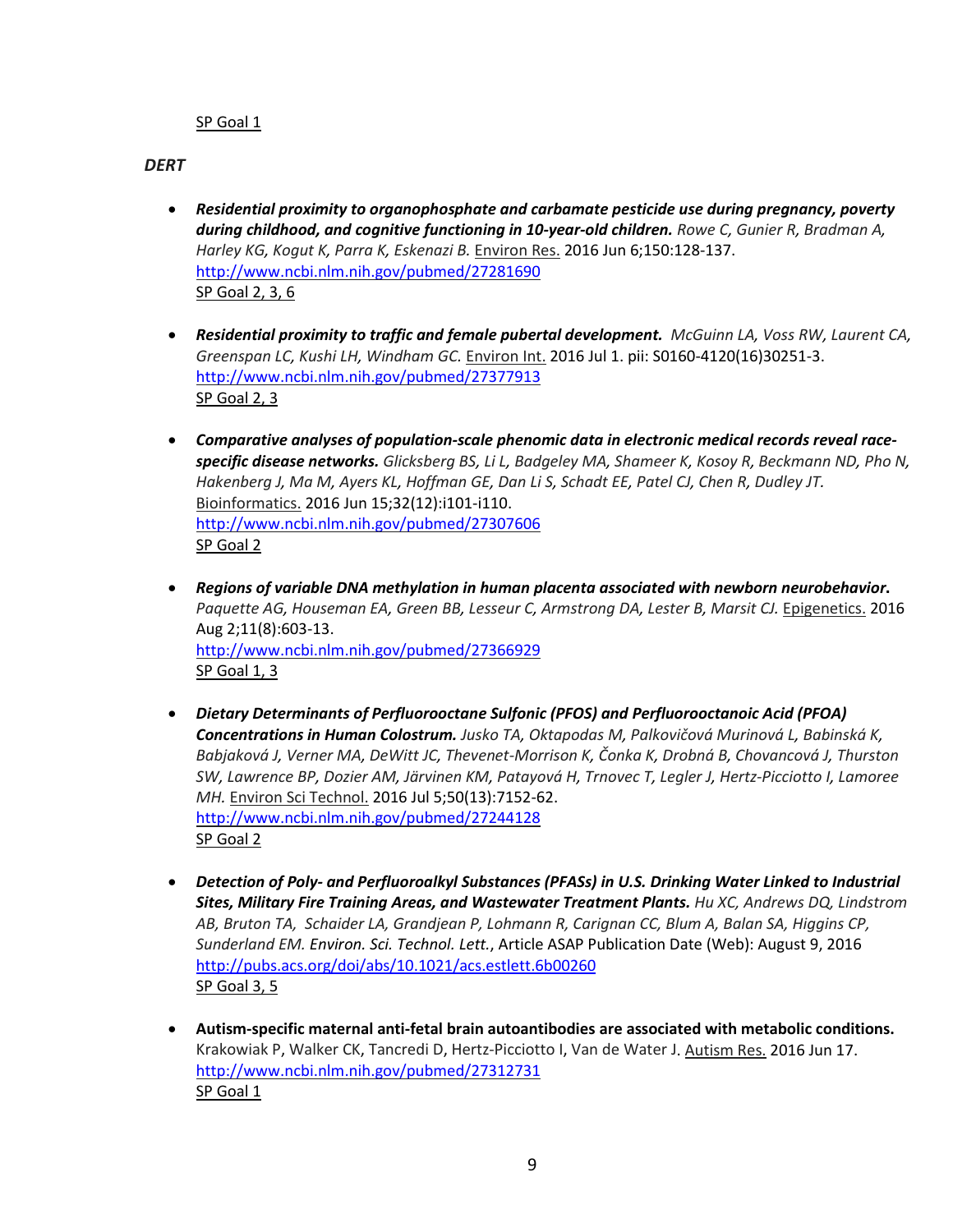- *Interaction of bisphenol A (BPA) and soy phytoestrogens on sexually dimorphic sociosexual behaviors in male and female rats. [Hicks KD,](http://www.ncbi.nlm.nih.gov/pubmed/?term=Hicks%20KD%5BAuthor%5D&cauthor=true&cauthor_uid=27373758) [Sullivan AW,](http://www.ncbi.nlm.nih.gov/pubmed/?term=Sullivan%20AW%5BAuthor%5D&cauthor=true&cauthor_uid=27373758) [Cao J,](http://www.ncbi.nlm.nih.gov/pubmed/?term=Cao%20J%5BAuthor%5D&cauthor=true&cauthor_uid=27373758) [Sluzas E,](http://www.ncbi.nlm.nih.gov/pubmed/?term=Sluzas%20E%5BAuthor%5D&cauthor=true&cauthor_uid=27373758) [Rebuli M,](http://www.ncbi.nlm.nih.gov/pubmed/?term=Rebuli%20M%5BAuthor%5D&cauthor=true&cauthor_uid=27373758) [Patisaul HB.](http://www.ncbi.nlm.nih.gov/pubmed/?term=Patisaul%20HB%5BAuthor%5D&cauthor=true&cauthor_uid=27373758)* Horm Behav. 2016 Jun 30;84:121-126. <http://www.ncbi.nlm.nih.gov/pubmed/27373758> SP Goal 4
- *Selfish drive can trump function when animal mitochondrial genomes compete. [Ma H,](http://www.ncbi.nlm.nih.gov/pubmed/?term=Ma%20H%5BAuthor%5D&cauthor=true&cauthor_uid=27270106) [O'Farrell PH.](http://www.ncbi.nlm.nih.gov/pubmed/?term=O)*  Nat Genet. 2016 Jul;48(7):798-802. <http://www.ncbi.nlm.nih.gov/pubmed/27270106> SP Goal 1

# **NIEHS Highlights**

#### **Staff Updates**

- NIEHS is pleased to announce the selection of Chris Long, M.P.A., as our new Executive Officer and Associate Director for Management. Long formerly served as Acting Executive Officer and Deputy Director for Management.
- Janet Hall, M.D., is now officially the NIEHS Clinical Director.
- Rebecca Wiltshire, D.V.M., former director of laboratory animal services at Children's Hospital of Philadelphia, has tentatively accepted the position as Deputy Chief of the Comparative Medicine Branch. She is scheduled to start in September.

#### **Feature: 50 Years of Informing Public Health Decisions**

In establishing the NIEHS in 1966, Congress mandated our Institute to engage in "the conduct and support of research, training, health information dissemination, and other programs with respect to factors in the environment that affect human health, directly or indirectly." A particularly important aspect of our efforts in "health information dissemination" is our engagement with the White House, Congress, other federal agencies, and even international governing and scientific bodies, in which we provide scientific expertise to the formulation of a wide variety of laws, regulations, policies, and responses to the public related to environmental health. In addition to our mandated, and not insignificant, reporting requirements, NIEHS is called upon almost daily and often under urgent deadline to translate our science, inform about our programs, and bring our expertise to bear on the review of actions both proposed and taken to protect public health. Staff across every division of our Institute are engaged to respond to such requests assisted in chief by our Legislative Liaison, Jed Bullock, and staff of the Office of Policy, Planning, and Evaluation, headed by Sheila Newton, Ph.D. As trusted government servants, we take seriously our ability to influence public health policy, however indirectly, and work hard to apply our best knowledge and discernment to the task.

NIEHS's five decades of history are woven throughout with cases in which the expertise of our scientists and grantee researchers has been called to inform important actions in public health. Just a few examples include assessment of the impact of the use of Agent Orange in Vietnam, determination of the benefit to children of removing lead from gasoline, confirmation of the link between asbestos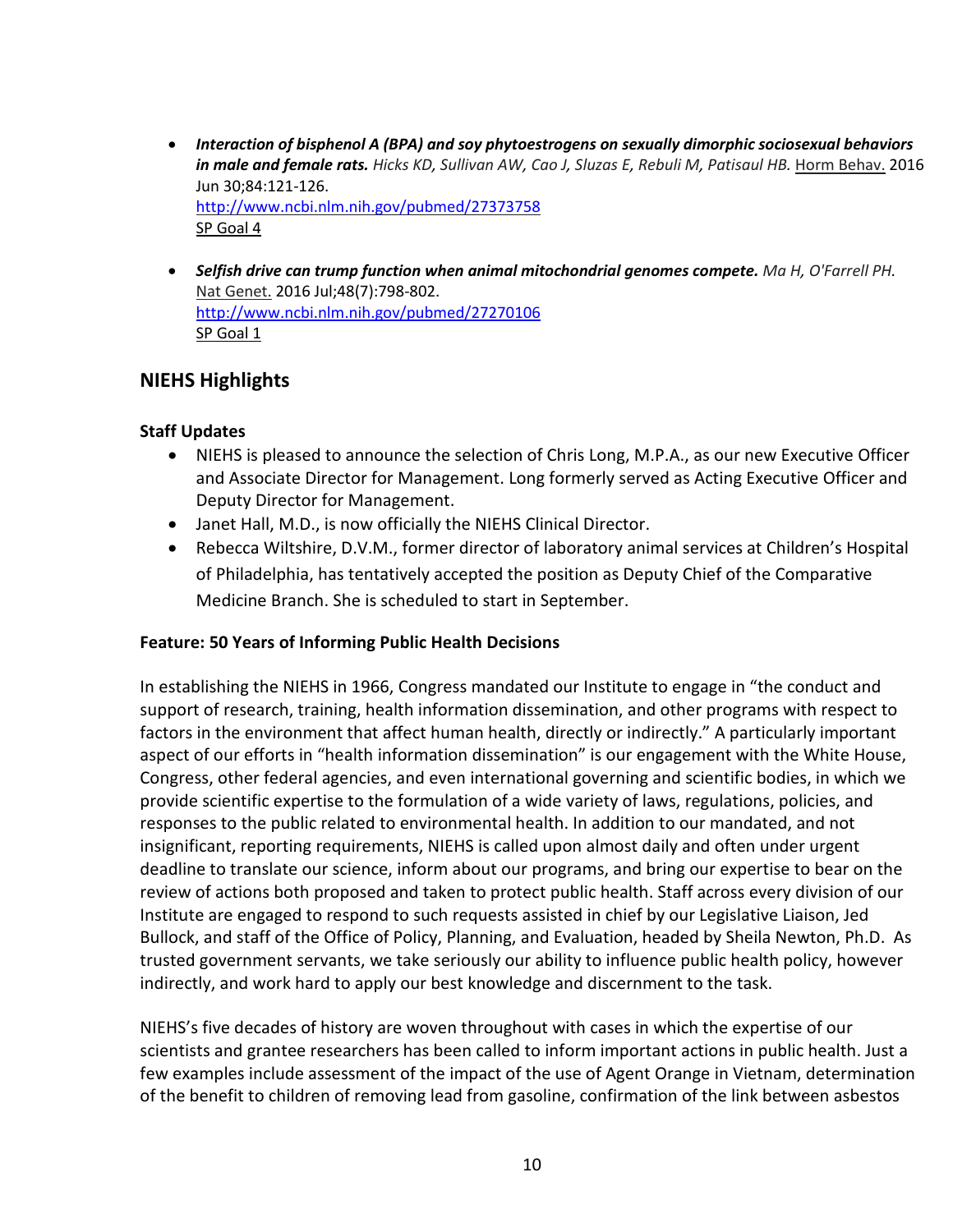exposures and lung tumors and the role of DES in birth defects, provision of compelling evidence for public health action on smoking, and demonstration of the opportunities present in decoding both human and animal genomes. More recently, NIEHS's scientific voice has contributed to conversations around issues such as the health implications to 911 first responders, the need for innovation in how we test the chemicals in our environment and in our bodies, an expansion of the way we respond to public health disasters, and the push beyond climate change as a question of "if" to a determination of "how and to whom."

To give you a sense of the breadth of the NIEHS voice, below are highlights of just some of the topics and some of the ways we've contributed to the scientific policy discourse since the NAEHS Council last gathered in May.

#### **The Zika Outbreak**

On June 21, NIEHS was notified that the Government Accountability Office (GAO) was launching a new engagement entitled "Zika Virus Outbreak" (100946). GAO is conducting this review in response to a request made by the Chairman and Ranking Member of the House Committee on Energy and Commerce and the Chairman and Ranking Member of its Subcommittee on Oversight and Investigations. NIEHS is a participant (7 staff) along with other HHS groups including CDC, FDA, and BARDA/ASPR. In preparation for, and as part of the "entrance call" held on July 14, NIEHS provided information about our activities around Zika, which include:

• **NIEHS: "Zika in Infants and Pregnancy" (ZIP) study contributor.** NIEHS has joined the multicountry ZIP Study by providing one-year supplemental funding support (\$850,000) to initiate ZIP study protocols in the U.S. territory of Puerto Rico for an existing birth cohort study (Northeastern University, P42ES017198). In doing so, NIEHS provides additional opportunity within the ZIP research efforts to understand the potential contribution of environmental risk factors including pesticide exposures to adverse outcomes in women infected with Zika during pregnancy and in their children.

Leads: Kimberly Gray, Division of Extramural Research and Training (DERT); and Heather Henry, Division of Extramural Research and Training (DERT).

• **NIEHS: Environmental factors research**. NIEHS is conducting intramural experimental research to understand the role of environmental exposures, such as mosquito control pesticides, on the potential impact of Zika infection during pregnancy. This research is part of a multifaceted effort evaluating exposures that may increase susceptibility to viral infections of global public health concern.

Lead: Scott Masten, Division of the National Toxicology Program.

• On July 25, Congress recessed until September 6, without having concluded its consideration of emergency appropriations requested by the President on February 22 to respond to the Zika virus both domestically and internationally. On August 12, HHS Secretary Sylvia Mathews Burwell, under authority set forth in Section 319 of the *Public Health Service Act*, declared that a "public health emergency" of national significance exists in Puerto Rico due to the Zika virus outbreak. It is a tool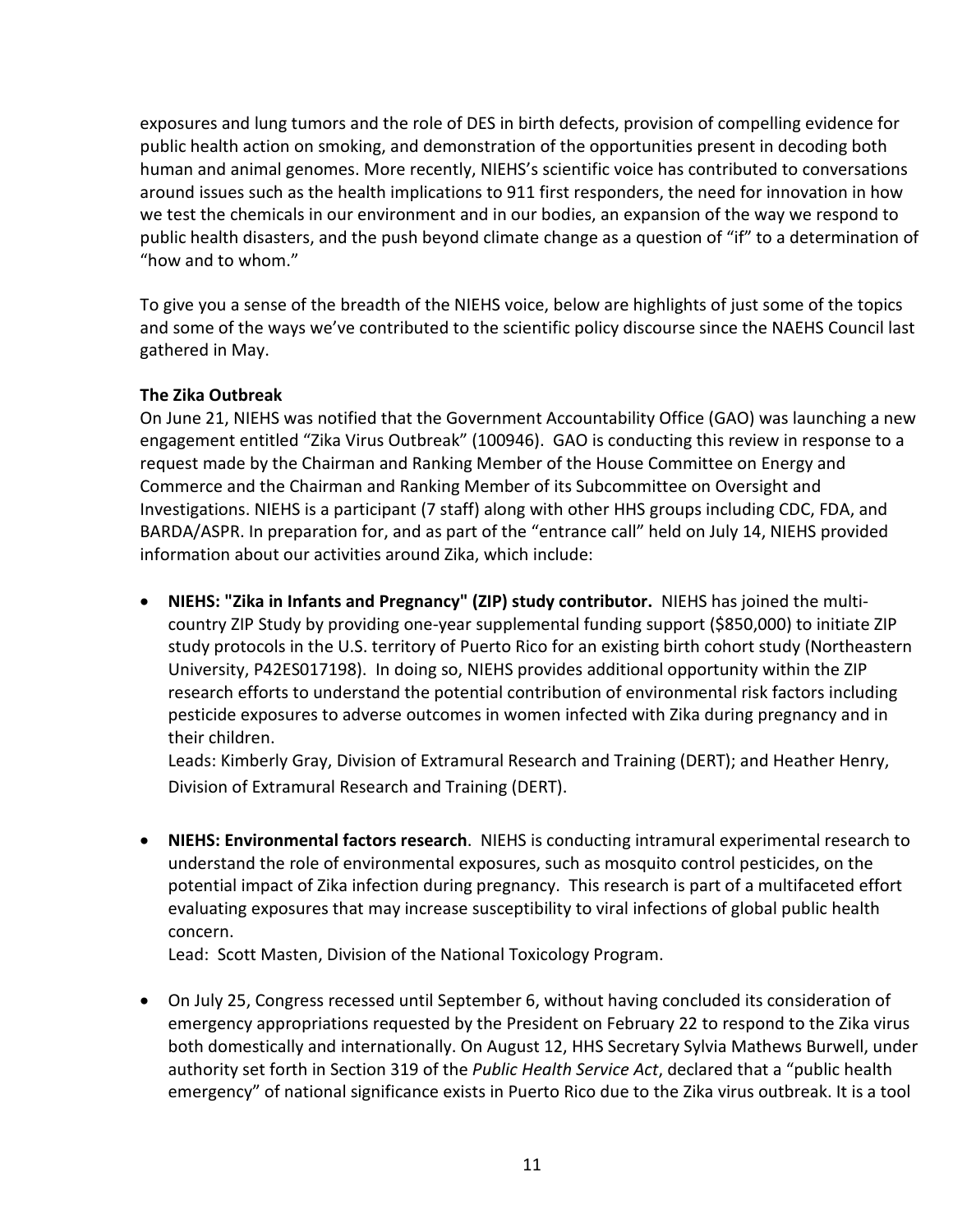enabling the federal government to provide greater support for the government of Puerto Rico in addressing the outbreak in the territory, and it underscores the public health risk of Zika, particularly to pregnant women and women of childbearing age. This declaration was made one day after the U.S. Surgeon General, Vice Admiral Vivek Murthy, visited Puerto Rico.

- As of the date of the declaration and since December 2015, the government of Puerto Rico has reported over 10,600 cases of local transmission of Zika. The government reports further that 90 individuals have been hospitalized because of the virus and at least 30 individuals on the island have been diagnosed with Guillain-Barre Syndrome linked to Zika. Surgeon General Murthy has stated that he expects 25 percent of Puerto Rico's nearly 3.5 million residents will become Zika infected by the end of this year.
- On August 29, NIEHS will participate in a follow on discussion with the GAO about mosquito control, epidemiology and diagnostics.

#### **PFOA/PFOS Exposure Concerns**

On June 24, Democratic Senators Charles Schumer and Kirsten Gillibrand, and Representative Christopher Gibson, all of New York sent a letter to the heads of the NIH and the CDC concerning elevated levels of perflourinated chemicals (PFCs), specifically perfluorooctanoic acid (PFOA), in the blood of their constituents residing in the Village of Hoosick Falls and the Towns of Hoosick Falls and Petersburgh, New York. The presumption is that residents were exposed to PFOA, a chemical which has been widely used as a commercial water repellent and flame retardant, and in non-stick packaging and cookware products, through contamination of their drinking water from manufacturing plants located in the towns. NIEHS was asked to respond on behalf of NIH and to help "inform citizens. . . with the best, most up-to-date information on what this means for them and their families, as well as guidance on the best practices to protect their health." The NIEHS, which has conducted research on PFCs for more than 30 years, was able to provide a response detailing the following:

- Research findings of potential links between PFCs and behavioral disorders, including attention deficit hyperactivity disorder; cognitive and neurobehavioral development; immune function; and obesity.
- Outcome of a peer review meeting on the *Draft NTP Monograph on Immunotoxicity Associated with Exposure to Perfluorooctanoic Acid (PFOA) or Perfluorooctane Sulfonate (PFOS),* held July 19, that concluded that exposure to PFOA can alter human immune function.
- Ongoing research activities in the Breast Cancer and the Environment Research Program, the Superfund Research Program, and the NTP Systematic Review process focused on these chemicals.

#### **Cell Phone Radiation and NTP Studies**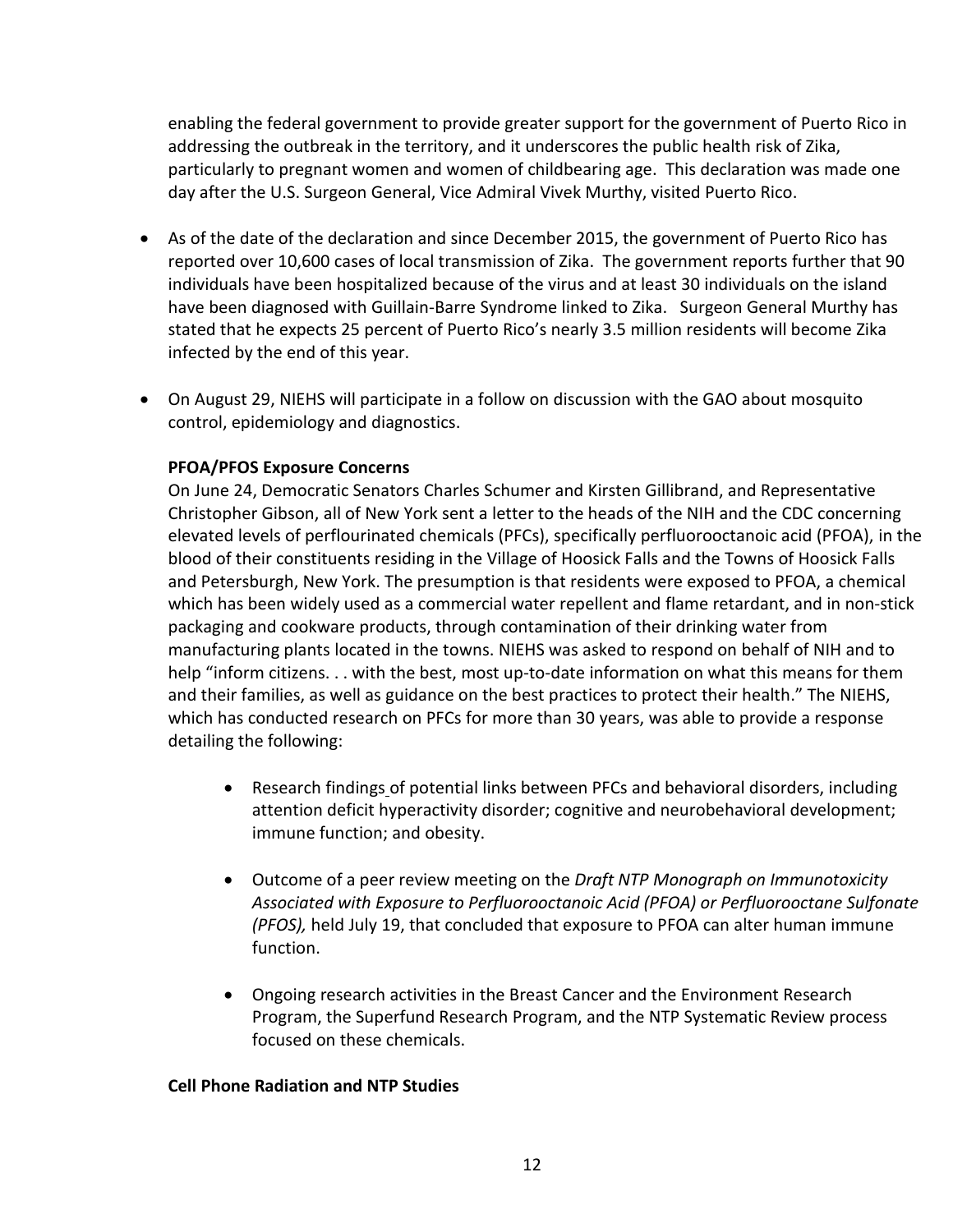On August 11, NIH tasked NIEHS with responding to a letter sent from Senator Orrin Hatch of Utah to the NIH Director forwarding concerns from one of his constituents about health effects from exposure to cell phone radiofrequency radiation and the adequacy of NTP studies on this topic. Approximately 12 NIEHS staff collaborated to develop an official response letter within less than a week to provide information on the peer-reviewed findings of the NTP animal studies, the largest and most technically challenging research studies ever conducted by the program, and a response of willingness to study the issue further in the future should resources be available for such additional research.

#### **Lead Exposures in Children**

In response to the exposures of children to lead in drinking water in Flint, Michigan, the President's Task Force on Environmental Health Risks and Safety Risks to Children is updating its 2000 guidance on sources of lead exposure in children, and to inventory federal activities to prevent childhood lead exposures. This task force is co-chaired by EPA and HHS, which sent out a request to agencies to detail such activities. NIEHS has long been engaged in research on the impacts of exposure to lead on children, as well as efforts to prevent and treat the neurodevelopmental and other damage caused by such exposure. NIEHS staff not only provided information on our Institute's activities, but has helped to spearhead the development of the report.

#### **Other Input/Clearances/Responses**

In addition to direct responses for Congress, NIEHS engages on a variety of other requests from other federal agencies, interagency groups, and stakeholders for input, comment, clearance, and information on a wide variety of legislation, policies, statements, and other communications. Some recent examples include:

- Review of Questions for the Record (QFRs) from a House Agriculture Committee Hearing on the use of EPA/NIEHS Children's Centers epidemiology study data as support for pesticide regulation
- Comment on a proposed OMB Statement of Administration Policy (SAP) on H.R. 4775, the *Ozone Standards Implementation Act of 2016*, which would delay implementation of the EPA-established 2015 ozone health standard for 10 years and extend the review cycle for all National Ambient Air Quality Standards (NAAQS) from five to 10 years
- Input for draft Senate Appropriations Committee Report language about autism research and healthy housing promotion
- Technical Assistance to the House Energy and Commerce Committee in its review of H.R. 2858, *The Humane Cosmetics Act*, which would prohibit any testing of cosmetics on animals
- Comment on GAO's "Statement of Facts" document for Harmful Algal Blooms
- Evidence to Support FY2015 HHS Strategic Reviews
- Review and clearance of the Report to Congress: Pediatric Research Initiative, FY15
- Recommendation to NIH Clearance on EPA Proposed Rule Federal Implementation Plan for Existing Oil and Natural Gas Sources; Uintah and Ouray Indian Reservation in Utah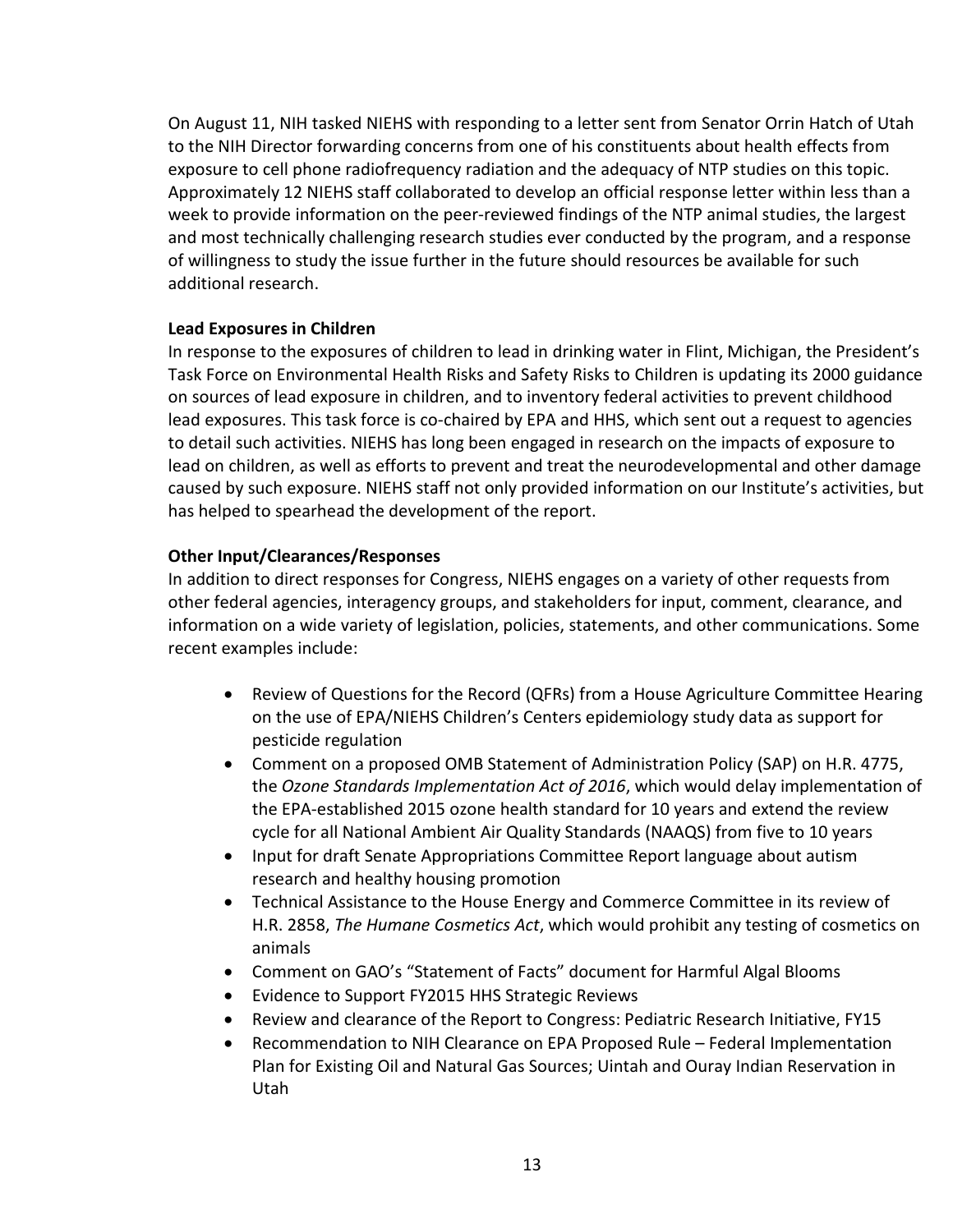• Comment and clearance of a DRAFT [Presidential] Proclamation of National Childhood Obesity Awareness Month, 2016

#### **Testimony/Briefings/Forums**

Although most information is provided in written form, fairly frequently, NIEHS leadership and subject matter experts are called upon to give testimony or briefings for Congress and its staff, members of the Administration, and state and local decision makers, on NIEHS research and its implications for public health. Recent events include:

- Linda Birnbaum, Ph.D., director of NIEHS and the National Toxicology Program, accompanied Senator Jack Reed of Rhode Island, on a May 23 visit to the Brown University Superfund Research Center, where they met with researchers to discuss ways to reduce exposures and improve health outcomes for people in Rhode Island.
- Michael Wyde, Ph.D. of the National Toxicology Program (NTP), accompanied by NIEHS Director Linda Birnbaum, PhD., and NTP Associate Director John Bucher, Ph.D., briefed officials from the FDA and the Federal Communications Commission (FCC) on findings from the 5-year NTP study on the health impacts of GSM and CDMA cell phone radiofrequency radiation. The findings, which indicated a low incidence in heart and brain tumors in male rats, were publicly released on May 27.
- On July 13, Irva Hertz-Picciotto, Ph.D., director of the NIEHS Environmental Health Sciences Core Center at the University of California at Davis and co-director of Project TENDR (Targeting Environmental Neuro-Developmental Risks) took part with other scientists in a Congressional briefing on the group's recent consensus statement detailing the evidence for learning and developmental disorders from environmental exposures and calling for lowering the risks of such impacts through targeted exposure reduction. The briefing was co-hosted by Senator Sherrod Brown (D-OH) and Representative Doris Matsui (D-CA), and was attended by approximately 60 staffers.
- The Endocrine Society is organizing a congressional briefing to coincide with the "*25th Anniversary of NIEHS Endocrine Disruptor Research: Past Lessons and Future Directions*" meeting, scheduled to be held on the main NIH campus on September 18-20. The follow-on congressional briefing will be held on the Senate side of Capitol Hill on September 21. The briefing title is: *"From Hormones to Brain Development: 25 Years of Groundbreaking Research on Endocrine Disrupting Chemicals."* Senator Barbara Boxer (D-CA) is sponsoring this briefing.
- The Friends of NIEHS is planning to host a congressional briefing followed by a reception on Capitol Hill on November 16 to mark the occasion of the 50<sup>th</sup> Anniversary of NIEHS. The briefing title is: "*NIEHS: 50 Years of Connecting Environmental Health Research to Community Needs*." Rep. David Price (D-NC-4th District) and Rep. Renee Ellmers (R-NC- $2<sup>nd</sup>$  District) are the bipartisan cosponsors for the reception.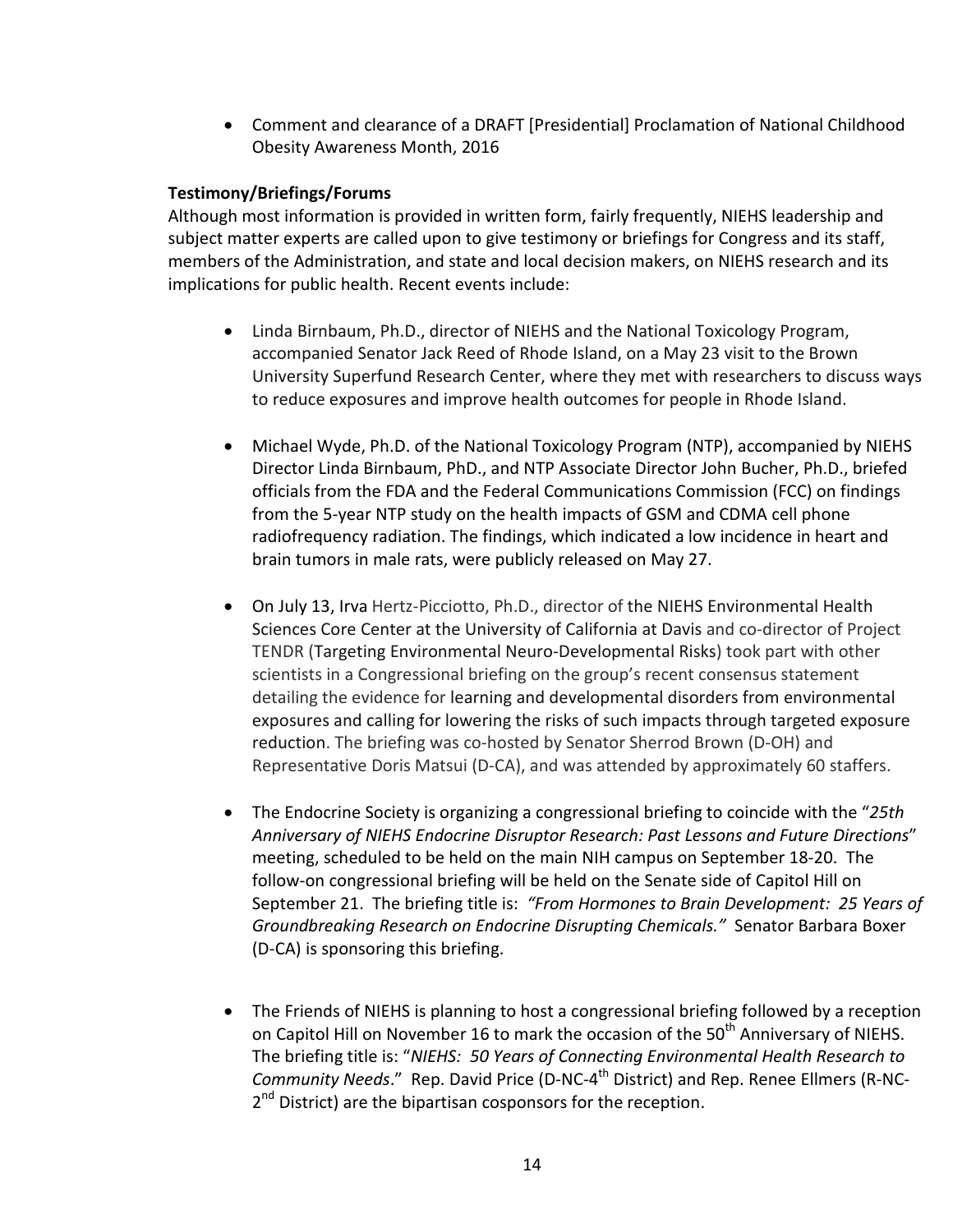# **Past Meetings and Events**

The **19th Annual NIEHS Biomedical Career Symposium** (formerly the NIEHS Biomedical Career Fair) was held on April 29. Now in its 19<sup>th</sup> year, it is one of the largest assemblies of biomedical organizations and young scientists in Research Triangle Park, NC. Targeting postdoctoral fellows and graduate students, the Career Symposium provides young scientists with an opportunity to explore a myriad of career options and create a contact network as they plan for their future careers in the biomedical sciences. This year there were 10 workshops in addition to the 9 career panels, as well as an afternoon networking session. **SP Goals: 8, 9**

Grantees in the second phase of the **Toxicant Exposures and Responses by Genomic and Epigenomic Regulators of Transcription (TaRGET) Program**, known as the TaRGET II consortium, met to discuss next steps at a May 2-4 meeting at NIEHS. The project is a follow-on to the NIH Roadmap Epigenomics Project, which documented over 120 epigenomes from human tissues, cells, and embryonic stem cells. TaRGET II will compare epigenetic changes from exposure to the same environmental pollutant in several types of mouse tissues at the same time. Researchers hope to determine whether epigenetic changes in easily obtained biological samples, such as blood, can simulate changes in tissues, such as the brain, that are difficult, if not impossible, to sample in humans. **SP Goals: 1, 3, 9**

Genome analysis tools took center stage at the annual **NIEHS Genomics Day** May 12. Scientists from across the Institute attended presentations on research tools available through the NIEHS Molecular Genomics Core, Epigenomics Core, and Integrative Bioinformatics Support Group. Scientists, ranging from trainees to lead researchers, who have used the various resources to advance their studies gave talks on their findings. An afternoon session featured more than 60 posters by scientists from NIEHS, the NTP, and the EPA, as well as vendors. **SP Goals: 1, 7**

A roadmap to replace animal use in U.S. safety testing was highlighted at the May 25 **public forum of the Interagency Coordinating Committee on the Validation of Alternative Methods (ICCVAM)**. Representatives of federal agencies invited the public to the annual meeting, held at NIH in Bethesda, Maryland, to provide input on alternative approaches for testing potentially hazardous chemicals and products. **SP Goals 3, 4, 11**

Scientists from NIEHS and academic institutions around the country shared ideas and identified knowledge gaps regarding the crosstalk between inflammation, mitochondria, and the environment in a workshop June 20-21 at NIEHS. **Inflammation and the Environment: The Role of the Mitochondrion and Energy Metabolism,** was organized by the NIEHS Inflammation Faculty, an interdisciplinary, crossdivisional collaboration among researchers across the institute. Participants examined the current state of science in these areas, identified and prioritized opportunities for translation to environmental health science, and identified key expertise and resources within the divisions of the NIEHS that can be better leveraged to advance these aims in pursuit of the NIEHS Strategic Plan. **SP Goals: 1, 3, 4**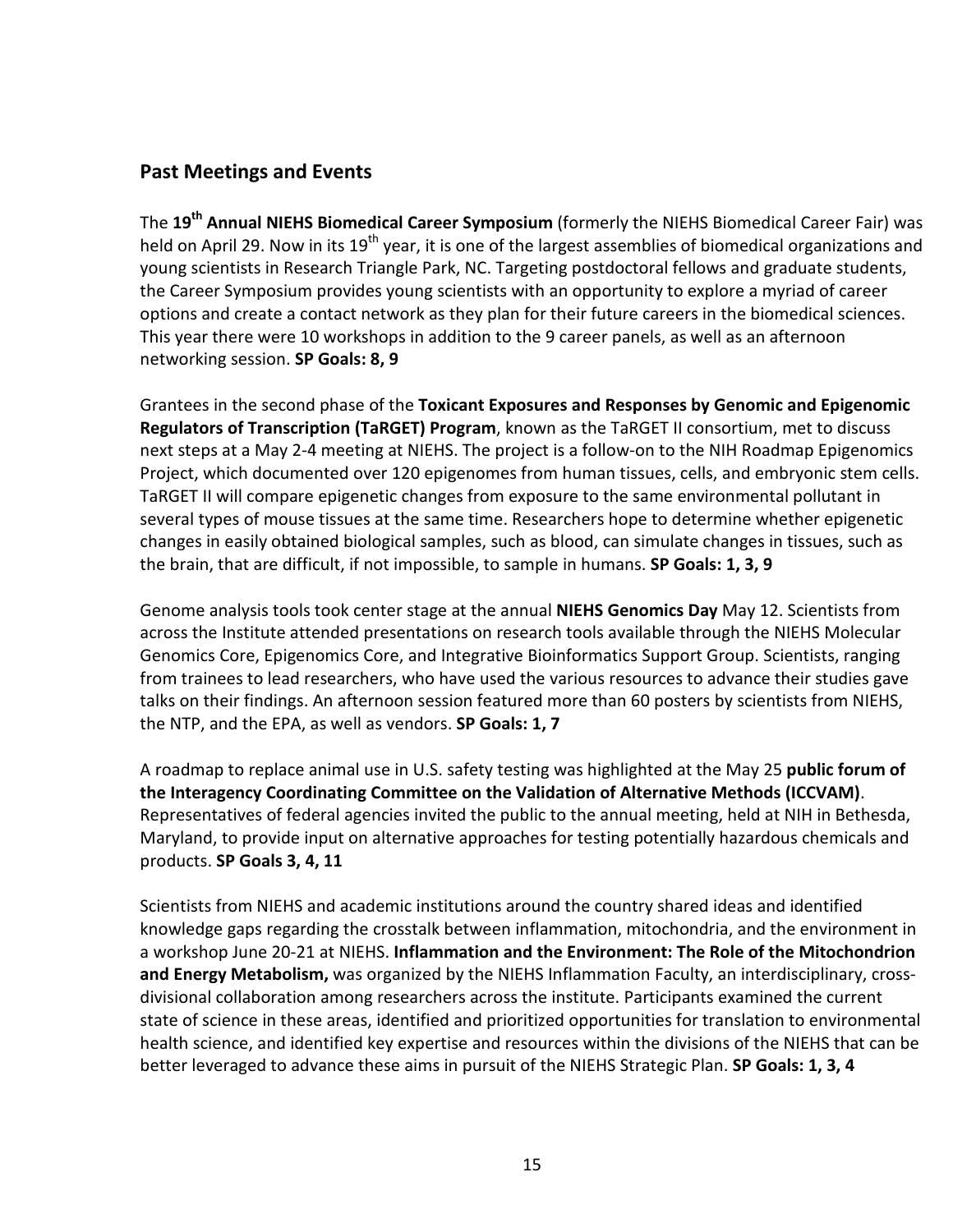NIEHS promoted novel statistical applications and grant writing resources through workshops at the 2016 Epidemiology Congress of the Americas meeting in Miami June 21-24. Bonnie Joubert, Ph.D., and Caroline Dilworth, Ph.D., program directors in the Population Health Branch of the NIEHS Division of Extramural Research and Training, co-led "Epidemiological approaches to assessing health effects of environmental mixtures." In the workshop, they presented new applications of statistical techniques to understand how exposure to many environmental factors at once can affect health. Presenters demonstrated sample runs of the methods and led a hands-on exercise to implement the methods in real-world and example datasets. **SP Goals: 7, 9, 10, 11**

On June 21, NIEHS Director Linda Birnbaum, Ph.D., D.A.B.T., and DERT Program Officer Symma Finn, Ph.D., attended the **Tribal Environmental Health Summit** in Flagstaff, Arizona. At the meeting, hosted by Northern Arizona University, Birnbaum discussed the NIEHS commitment to addressing environmental health disparities on Native lands, and later toured local Native facilities including a charter school run totally on solar power. **SP Goals: 5, 8, 9, 10**

As part of the yearlong celebration of the NIEHS 50th anniversary, scientists, policy experts, public health practitioners, fellows, and others gathered at the institute for **Global Environmental Health Day** on June 29. With more than 120 attending in person and nearly 70 via webcast, NIEHS and National Toxicology Program (NTP) Director Linda Birnbaum, Ph.D., welcomed everyone to the first of what is expected to become an annual meeting. Participants, including Asher Hildebrand from the office of Rep. David Price, D-N.C., and others attending by webcast from as far away as Africa and Europe, learned about topics ranging from electronic waste and hazardous exposures, to collaborations with local communities and the principle of one health, which examines the convergence of human, animal, and ecosystem health. **SP Goals 5, 7, 8, 9, 10**

The **SOT and NIEHS Past, Present, and Future: 50 Years of Collaboration** symposium took place on July 12-13 to celebrate the 50th Anniversary of NIEHS. The symposium highlighted collaboration between SOT and NIEHS over the years. Three well-recognized speakers provided their diverse perspectives on the past, present, and future of SOT and NIEHS cooperation. Following the presentations, the speakers joined Linda Birnbaum, Ph.D. Director of NIEHS and the National Toxicology Program, and John B. Morris, Ph.D. President of SOT, in a roundtable discussion of critical topics in the field including addressing questions from the audience. **SP Goals 7, 8, 9**

NIEHS staff, grantees, and partners gathered in Boston July 18-20 for a **Disaster Research Response (DR2) workshop and exercise**. The brought together over 170 federal, state, and local health officials, emergency management professionals, community members, labor unions, academic researchers, industry representatives, and officials from Canada and the United Kingdom to consider how to initiate health research following a hypothetical flood in the Boston and Chelsea areas. **SP Goals 5, 7, 9**

The **NIEHS Community Forum — Appalachian Health and Well-Being** was held in Whitesburg, Kentucky, on July 25. The forum included a panel of local, state, and national community and health leaders who highlighted innovated model programs and activities; shared success stories and lessons learned; and discussed potential resources to help address community needs. Panelist included Dr. Linda Birnbaum, NIEHS Director; Mr. Mike Caudill, CEO of Mountain Comprehensive Health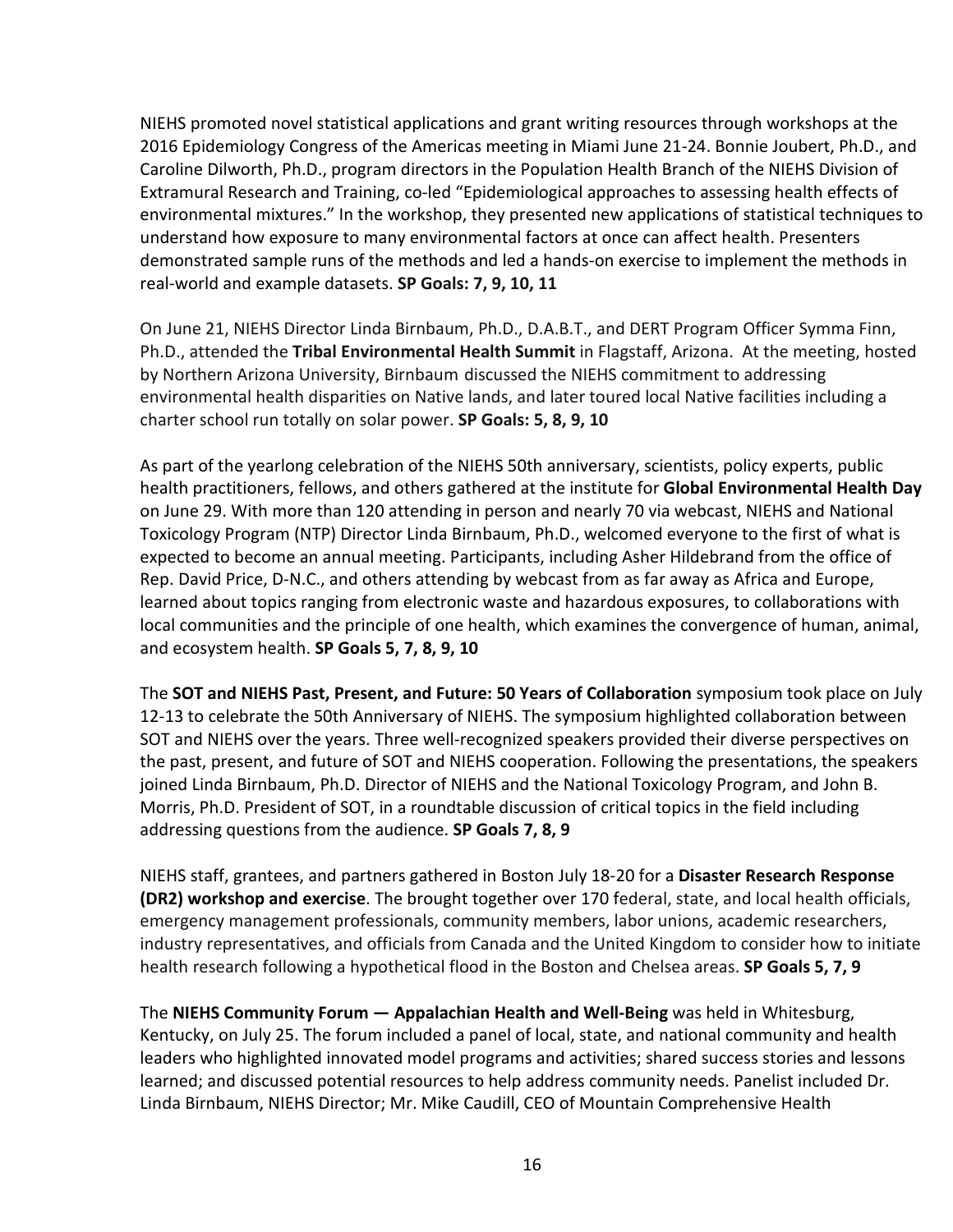Corporation; Dr. Fran Feltner, Director of Center for Excellence in Rural Health, and Dr. Dawn Brewer, University of Kentucky. The forum was hosted by the University of Kentucky and provided opportunities to connect individuals and groups working in overlapping areas to improve the overall health and well-being of Eastern Kentucky. **SP Goals: 3, 5, 6, 11**

The International Conference on **Calcium Signaling: From Stores to Channels** took place in Chapel Hill on July 31-August 3. Experts from around the world met to discuss calcium channels and honor former NIEHS researcher James W. Putney Jr. **SP Goals 1, 7**

Scientists from around the world met in Florence, Italy on the 40<sup>th</sup> Anniversary of the "Seveso" accident for the **36th International Symposium on Halogenated Persistent Organic Pollutants (Dioxin 2016)**. The symposium focused on halogenated persistent organic pollutants with respect to origin, metabolism, toxic effects, and epidemiology, as well as the impact on both populated and rural areas. **SP Goals 2, 3, 4, 5**

The **28th Conference of the International Society for Environmental Epidemiology (ISEE 2016)** was held in Rome, Italy on September 1-4. The theme of the conference was "Old and new risks: challenges for environmental epidemiology." The conference brought together academics, health professionals, and researchers to address challenges in data analyses, exposure assessment, and study design. **SP Goals: 1, 2, 4, 11**

# **Upcoming Meetings and Events**

- 25th Anniversary of NIEHS Endocrine Disruptor Research Workshop, NIH, September 18-20
- NIEHS Obesity Grantee meeting, NIH, September 21-22
- Triangle Global Health Consortium Annual Conference, Chapel Hill, September 30
- American Public Health Association Annual Meeting, Denver, October 29-November 2
- NIEHS  $50<sup>th</sup>$  Anniversary Celebration, NIEHS, November 1
- NAS Committee on Emerging Science for Environmental Health Decisions workshop on the Implications of Individual Environmental Exposure Measurements for Risk Communication, Washington, DC, November 16-17
- Annual NIEHS Partners Meeting, RTP, November 17
- NIEHS Environmental Health Science FEST, December 5-8
- Research Triangle Environmental Health Collaborative 2016 Summit on Citizen Science and Community-Engaged Research, RTP, December 8-9
- NAS Committee on Emerging Science for Environmental Health Decisions workshop on Enabling Inference-based Decision-making: Predicting vs. Observing, Washington, DC, January 10-11, 2017

# **Honors and Awards**

*NIEHS* 

• On September 22, 2016, the governor of North Carolina will present **Linda Birnbaum**, **Ph.D., D.A.B.T., A.T.S.,** with the North Carolina Award for Science. The highest civilian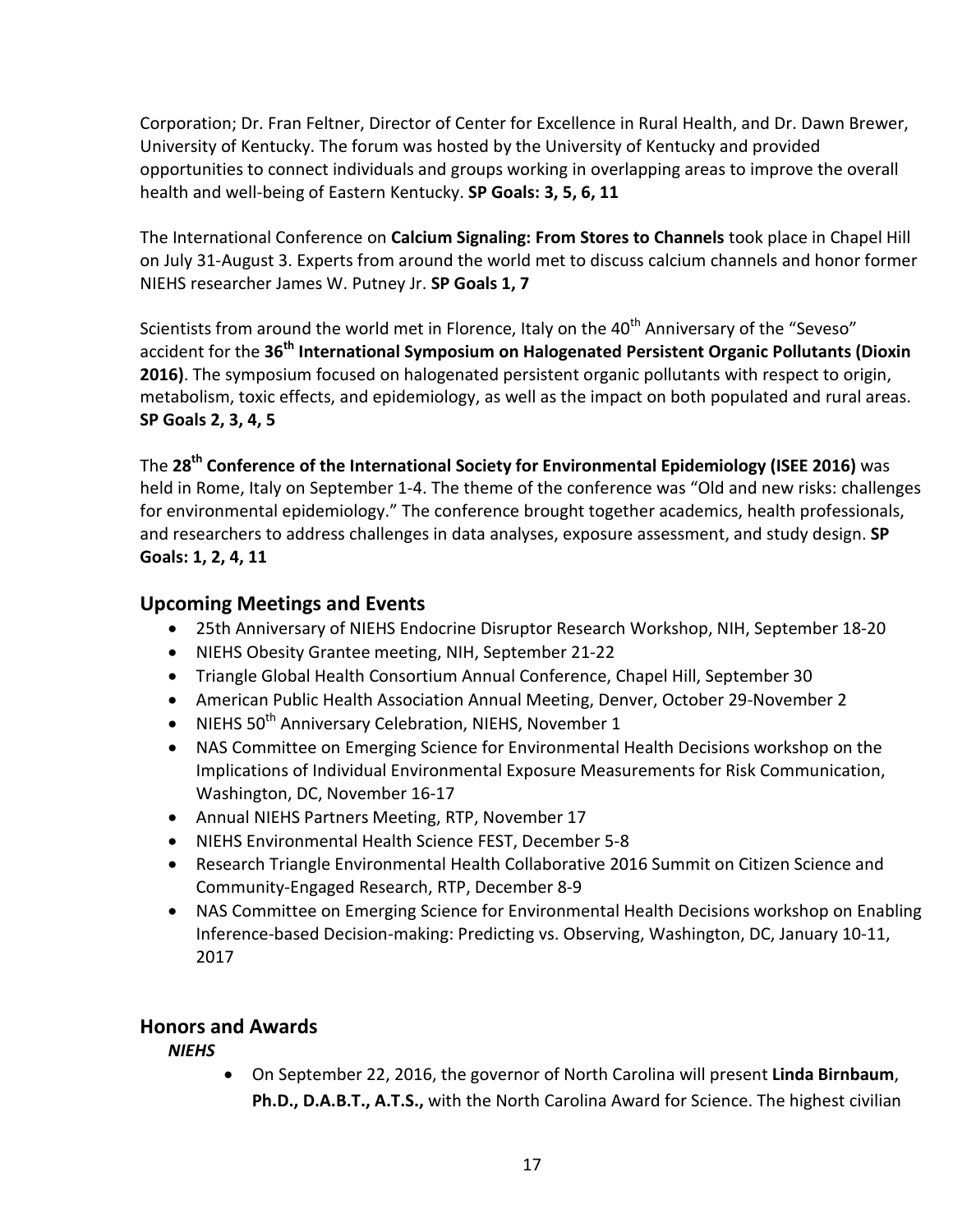honor given by the state, the North Carolina award recognizes significant contributions to the state and nation in the fields of fine art, literature, public service, and science.

- **Linda Birnbaum, Ph.D., D.A.B.T., A.T.S.,** was awarded the 2016 Dr. Phillip L. Smith Award for exemplary federal support for Native American health research from the Native Research Network, on June 8 in Cherokee, North Carolina.
- Twenty-two NIEHS staff and contractors were selected for this year's NIH Director's Awards. Winners from NIEHS include:
	- o **Allen Wilcox, Ph.D.**, from the Division of Intramural Research, was honored "for pioneering epidemiologic research in human reproduction that has defined the field and led to improved understanding of fertility and pregnancy.
	- o The **National Children's Study**, **Environmental Influences on Child Health Outcomes (ECHO) Program Working Group**, included **David Balshaw, Ph.D.**, **Kimberly Gray, Ph.D.**, and **Claudia Thompson, Ph.D.**, all from the Division of Extramural Research and Training. The working group was recognized "for catalyzing the advancement of pediatric and environmental health research through development of the [Fiscal Year] 2016 plan to redirect the National Children's Study efforts."
	- o The **NIH Disaster Research Response Group** included a cross-divisional group of 13 staff and contractors from NIEHS, including **April Bennett** and **Betsy Eagin**, contractors in the Office of the Director; **Stavros Garantziotis, M.D.**; **Richard Kwok, Ph.D.**; **Joan Packenham, Ph.D.**; and contractor **Steven Ramsey**, from the Division of Intramural Research; and **David Balshaw, Ph.D.**; **Chip Hughes**; **Scott Masten, Ph.D.**; **Liam O'Fallon**; **Les Reinlib, Ph.D.**; **Jim Remington**; and **Claudia Thompson, Ph.D.**, from the Division of Extramural Research and Training. They were honored "for outstanding contributions to the development of an innovative research program to address human health effects of natural and man-made disasters."
	- o The **NIH Strategic Plan Working Group**, which included **Sheila Newton, Ph.D.,** and **Kimberly Thigpen Tart, J.D.**, **M.P.H.,** from the NIEHS Office of the Policy, Planning, and Evaluation, was recognized "for significant contributions toward developing an NIH-wide Strategic Plan."
	- o Administrative specialist **Kathleen Ochoa** was recognized "for exemplary performance and leadership in the administrative office of the Epigenetics and Stem Cell Biology Laboratory."
	- o The **NIH Review Policy Committee**, **Reviewer Guidance Working Group**, which included **RoseAnne McGee**, scientific review officer in the Division of Extramural Research and Training, was selected "in recognition of outstanding leadership and creativity in designing, launching, and maintaining the new Guidance for Reviewers website."
	- o **Raja Jothi, Ph.D.,** a principle investigator in the Systems Biology Group within the Epigenetics and Stem Cell Biology Laboratory won the Ruth L. Kirschstein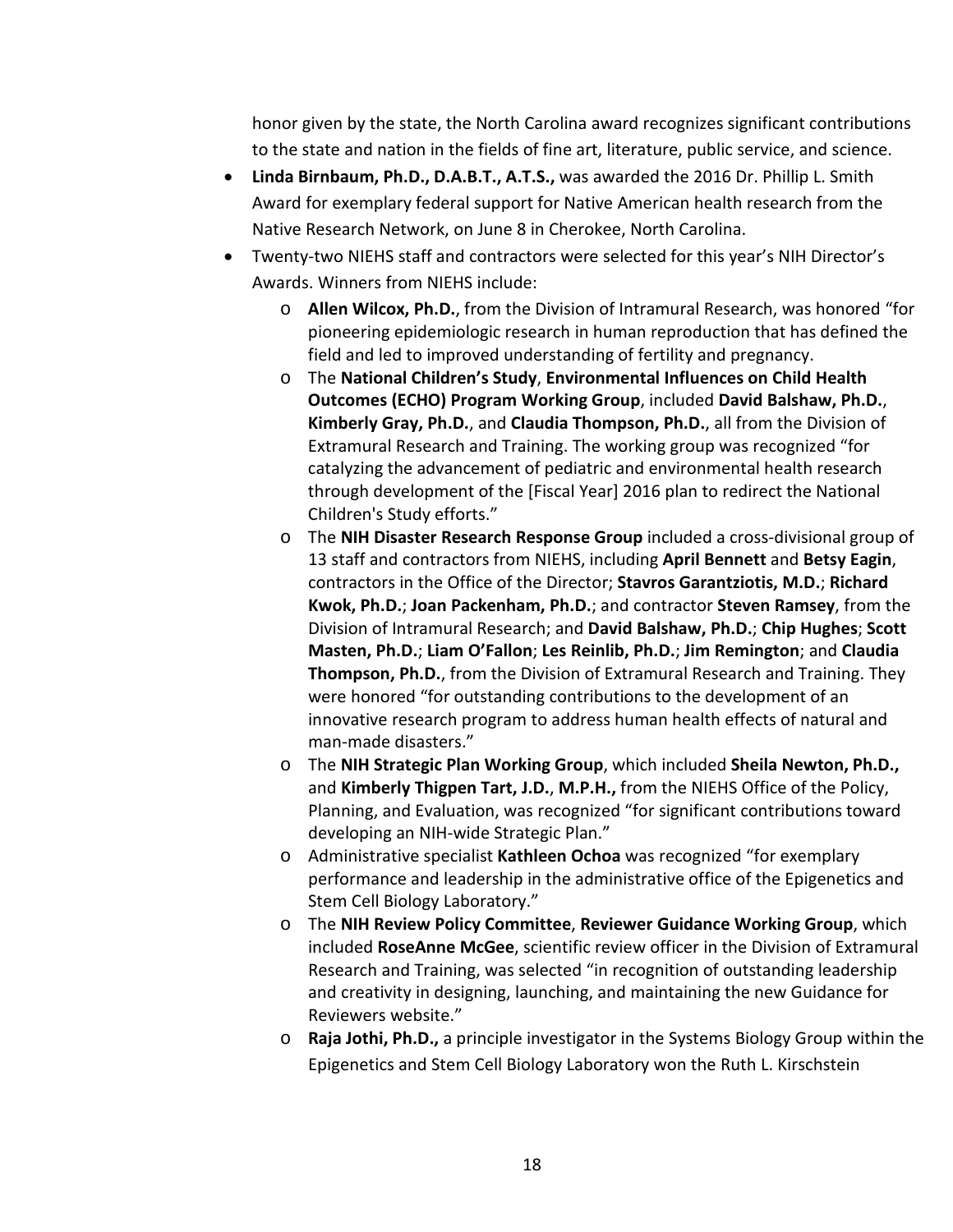Mentoring Award for exemplary performance while demonstrating significant leadership, skill, and ability in serving as a mentor.

- Two groups based at NIEHS are the recipients of the 2016 U.S. Department of Health and Human Services (HHS) Green Champion awards for sustainability and stewardship projects. Thanks to their efforts, the NIEHS campus is safer, cleaner, and more energy efficient.
	- o **The Project Team** included NIEHS Office of Management staff **Chris Long**, **Debra Del Corral, Christopher Hunt, Veevee Shropshire, Bill Steinmetz, Clyde Hasty**, and **Scott Merkle** (retired). Another member, **Joseph Shealey**, is part of the NIH Office of Research Facilities Branch based at NIEHS. *"*The NIEHS Project Team used innovation and dedication to recycle the bulk of waste materials located at the site." said the HHS announcement, which made the award under the category of Environmental Stewardship.
	- o A team of NIEHS-based NIH Office of Research Facilities including **Kyle Hawkins, Joseph Shealey, Alison Karver, Victor Stancil, Brian Vannatten, Shawn O'Neal**, **and John Barbee** won in the Energy and Fleet Award category by installing a 60 kilowatt photovoltaic system to capture solar energy and converting all exterior roadway and walkway lighting from metal halide lamps to (LED) units. "The project resulted in a net energy savings of approximately 300,000 kilowatt hours and \$18,000 in utility cost annually, as well as the recycling of approximately 300 tons of construction debris."
- **Janet E. Hall, M.D., M.Sc.**, has been awarded the Sidney H. Ingbar Distinguished Service Award that recognizes distinguished service to the Endocrine Society and the field of endocrinology. Through her service as the Endocrine Society's president, and on its Annual Meeting Steering, Nominating, Laureate Awards, and Strategic Planning Committees, Hall has highlighted the essential contributions that basic and clinical researchers and physicians-in-practice make to the field by working together and has championed the Endocrine Society's commitment to health disparities in endocrinology.
- **Warren Casey, Ph.D.,** scientist at the National Toxicology Program (NTP), received the Enhancement of Animal Welfare Award from the Society of Toxicology at their annual meeting in New Orleans in March. The award cited Casey for his leadership on projects supporting replacement of animal tests with robotic assays and computer models.
- **Carmen Williams, M.D., Ph.D.,** was awarded tenure May 2 by NIH. She heads the NIEHS Reproductive Medicine Group and holds a secondary appointment in the Epigenetics and Stem Cell Biology Laboratory.
- **R. Scott Williams, Ph.D.,** of the Genome Integrity and Structural Biology Laboratory and **Guang Hu, Ph.D.,** of the Epigenetics and Stem Cell Biology Laboratory were awarded tenure by NIH on August 1, 2016.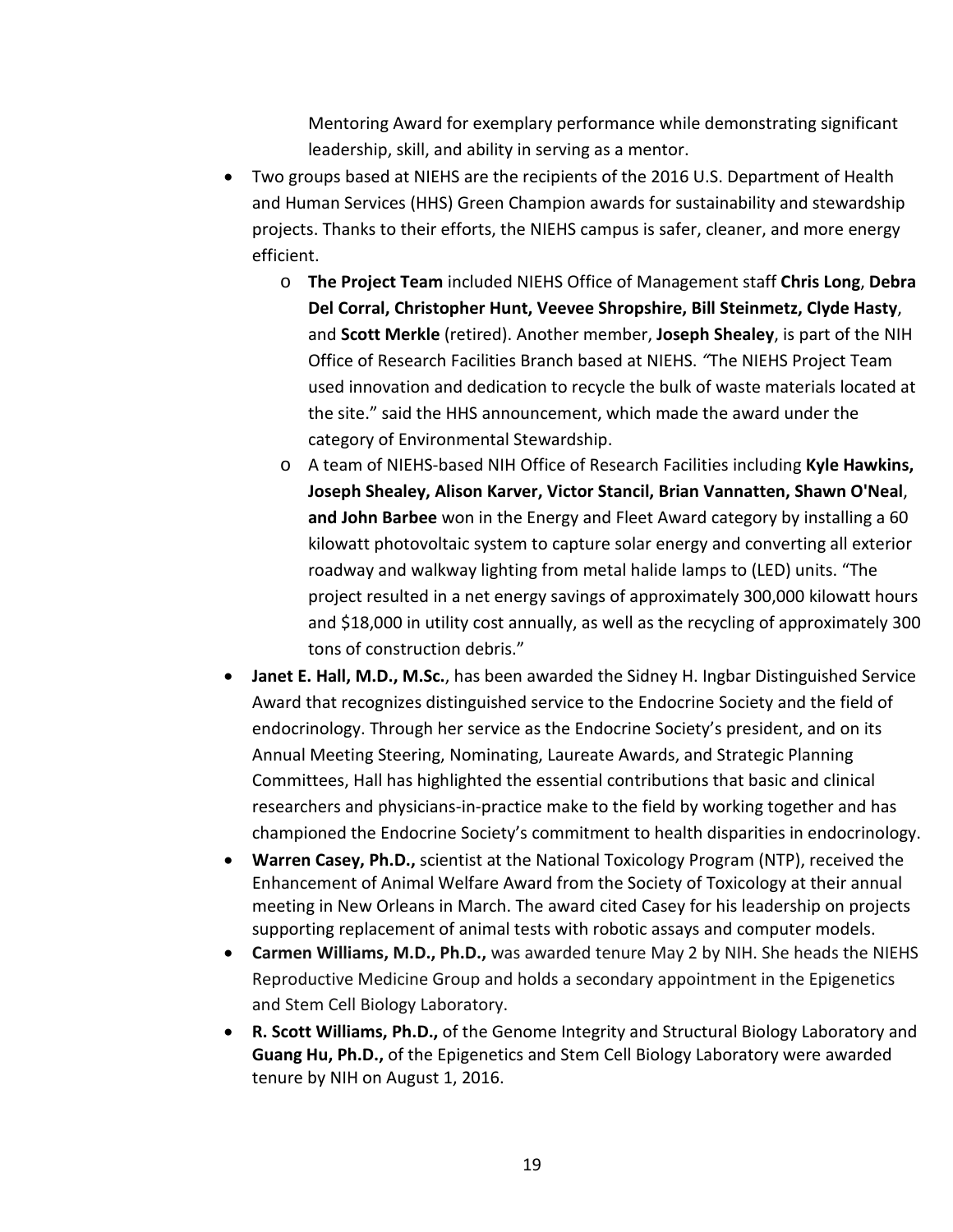- **Lee F. Langer, Ph.D.,** a fellow in the Chromatin and Gene Expression Group, Epigenetics and Stem Cell Biology Laboratory, was awarded a 2016 Postdoctoral Research Associate (PRAT) Program Fellowship from NIGMS. The PRAT is a three-year program that provides outstanding laboratory experiences, access to NIH resources, and mentorship, career development, and networking. Langer will be mentored by Trevor Archer, Ph.D.
- Eighteen NIEHS fellows were awarded the NIH Fellows Award for Research Excellence (FARE). (See table below).

| <b>FARE Awardee</b>               | <b>Mentor</b>               | <b>Group and Laboratory/Branch</b>                                                                             |  |
|-----------------------------------|-----------------------------|----------------------------------------------------------------------------------------------------------------|--|
| Georgia M. Alexander,<br>Ph.D.    | Serena M.<br>Dudek, Ph.D.   | Synaptic and Developmental Plasticity Group,<br>Neurobiology Laboratory                                        |  |
| Jonathan T. Busada, Ph.D.         | John A.<br>Cidlowski, Ph.D. | Molecular Endocrinology Group, Signal<br><b>Transduction Laboratory</b>                                        |  |
| Derek W. Cain, Ph.D.              | John A.<br>Cidlowski, Ph.D. | Molecular Endocrinology Group, Signal<br><b>Transduction Laboratory</b>                                        |  |
| Yu-Wei Chen, Ph.D.                | Patricia Jensen,<br>Ph.D.   | Developmental Neurobiology Group,<br>Neurobiology Laboratory                                                   |  |
| Shannon L. Farris, Ph.D.          | Serena M.<br>Dudek, Ph.D.   | Synaptic and Developmental Plasticity Group,<br>Neurobiology Laboratory                                        |  |
| Bo He, Ph.D.                      | John A.<br>Cidlowski, Ph.D. | Molecular Endocrinology Group, Signal<br><b>Transduction Laboratory</b>                                        |  |
| Ming Ji, Ph.D.                    | Xiaoling Li, Ph.D           | Metabolism, Gene, and Environment Group,<br><b>Signal Transduction Laboratory</b>                              |  |
| Yuan Yuan Li, Ph.D.               | Leping Li, Ph.D.            | <b>Biostatistics &amp; Computational Biology Branch</b>                                                        |  |
| Hoai Nghia Nguyen, Ph.D.          | Stephen B.<br>Shears, Ph.D. | Inositol Signaling Group, Signal Transduction<br>Laboratory                                                    |  |
| Barbara C. Nicol, Ph.D.           | Humphrey Yao,<br>Ph.D.      | Reproductive Developmental Biology Group,<br>Reproductive and Developmental Biology<br>Laboratory              |  |
| Rajneesh Pathania, Ph.D.          | Raja Jothi, Ph.D.           | Systems Biology Group, Epigenetics and Stem<br><b>Cell Biology Laboratory</b>                                  |  |
| Mathew A. Quinn, Ph.D.            | John A.<br>Cidlowski, Ph.D. | Molecular Endocrinology Group, Signal<br><b>Transduction Laboratory</b>                                        |  |
| Erin M. Romes, Ph.D.              | Robin E. Stanley,<br>Ph.D.  | Nucleolar Integrity Group, Signal<br><b>Transduction Laboratory</b>                                            |  |
| Matthew J. Schellenberg,<br>Ph.D. | R. Scott<br>Williams, Ph.D. | Genome Stability and Structural Biology<br>Group, Genome Integrity and Structural<br><b>Biology Laboratory</b> |  |
| Sheng Song, Ph.D.                 | Jau-Shyong<br>Hong, Ph.D.   | Neuropharmacology Group, Neurobiology<br>Laboratory                                                            |  |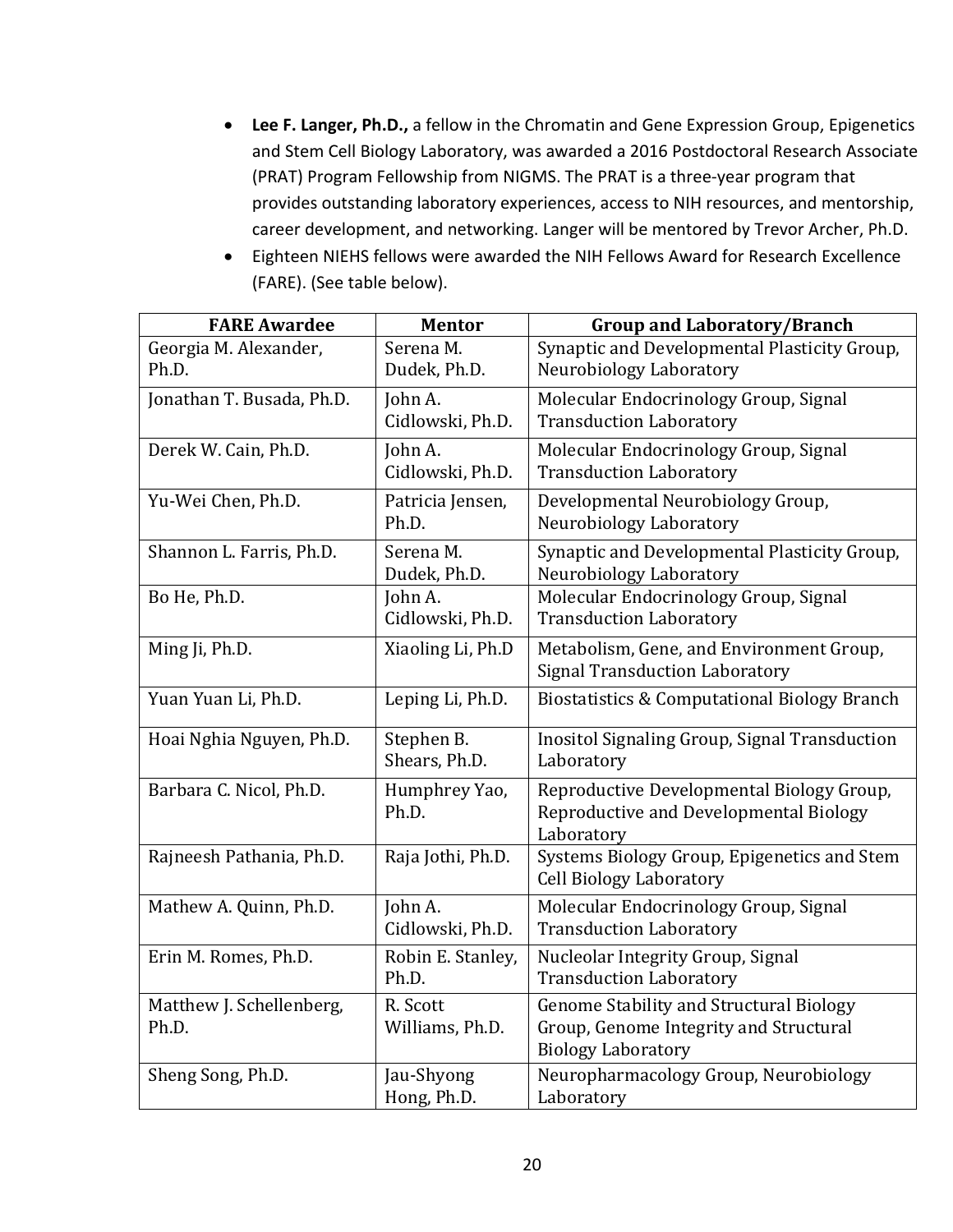| Shuang Tang, M.D., Ph.D. | Xiaoling Li, Ph.D         | Metabolism, Gene, and Environment Group,<br><b>Signal Transduction Laboratory</b>   |
|--------------------------|---------------------------|-------------------------------------------------------------------------------------|
| Seddon Y. Thomas, Ph.D.  | Donald N. Cook,<br>Ph.D.  | Immunogenetics Group, Immunity,<br><b>Inflammation and Disease Laboratory</b>       |
| Ma Wan, M.D, Ph.D.       | Douglas A. Bell,<br>Ph.D. | Environmental Genomics Group, Genome<br>Integrity and Structural Biology Laboratory |

#### • **Summer Internship Program Best Poster Awards**

The NIEHS Summer Internship Program poster session was held on Thursday, July 28, and awards were presented for Best Poster in three categories, High School Interns, Undergraduate Interns and Graduate Interns.

o High School Intern:

**Neil Shah**, Wake Early College of Health and Sciences, Reproductive and Developmental Biology Laboratory, Mentor: Fei Zhao, Reproductive Developmental Biology Group, Poster Title: "Decoding Reproductive System Development: A Novel Cell Population Influencing the Formation of the Female Reproductive Tract"

o Undergraduate Intern:

**Asha Anand**, North Carolina State University, Reproductive and Developmental Biology Laboratory, Mentor: Manas Ray, Mouse Knockout Core, Poster Title: "Utilizing CRISPR/Cas9 to Disrupt Galectin-3 and Protein Kinase C Delta to Study Their Role in LC3-associated Phagocytosis"

**Lucas Van Gorder**, North Carolina State University, Neurobiology Laboratory, Mentor: Negin Martin, Viral Vector Core, Poster Title: "Validating CRISPR/Cas9 Delivery and Use with Adeno-associated Virus"

o Graduate Intern: **Rachel Nethery**, University of North Carolina, Chapel Hill, Epidemiology Branch, Mentor: Richard Kwok, Poster Title: "The Residential Neighborhood Environment and Its Impact on GuLF STUDY Participants"

#### *Grantees*

- o **Jada Brooks, Ph.D.** of the University of North Carolina at Chapel Hill was awarded a five-year NIEHS grant to support mentored patient-oriented research and career development.
- o NIEHS grantees **Mary Lou Guerinot, Ph.D.**, from Dartmouth College, and **Michael Kastan, M.D., Ph.D.**, of Duke University, were among 84 new members elected May 3 to the National Academy of Sciences.